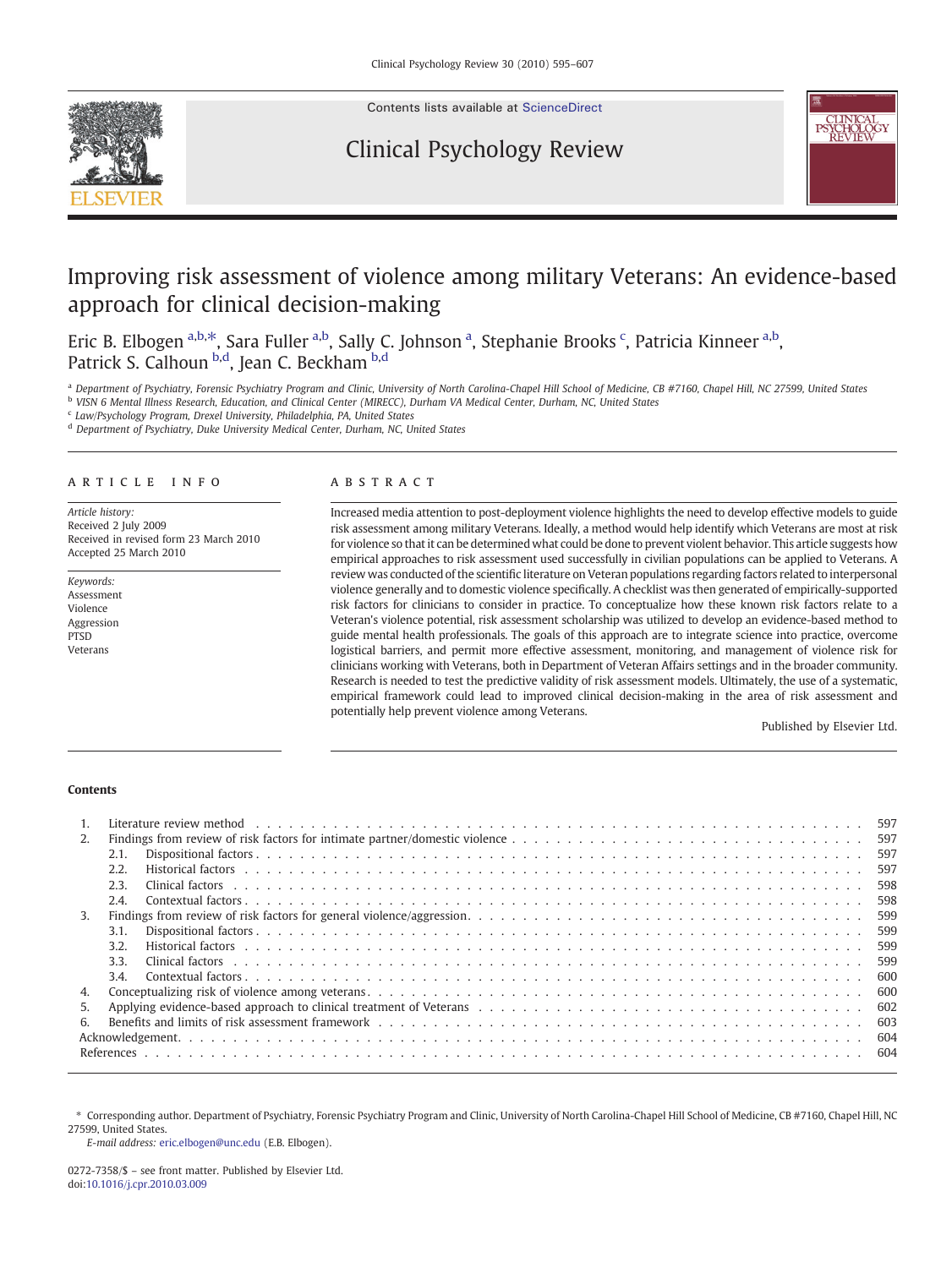There is broad public attention given to Veterans who commit violent acts against others. Media accounts highlight some of the challenges troops face in their transition back to civilian life, as well as individual failures in making these transitions, resulting in violent behavior. Society in its attempt to understand these violent behaviors looks to the mental health profession for explanations. Mental health providers treating Veterans have faced challenges of their own in assessing the risk of violent behavior among Veterans who may be diagnosed with a variety of mental illnesses, including PTSD, bipolar disorder, and depression ([Frueh, Turner, Beidel, & Cahill, 2001](#page-10-0)). Nonetheless,such assessments are critical for identifying which Veterans are in most need of interventions including mental health and other medical services. Improving clinicians' abilities to detect which Veterans are at highest risk of violence would enable clinicians to take active steps toward engaging Veterans in treatment that may be crucial in improving their adjustment to life post-deployment.

Despite the importance of this task, to date, clinicians have had relatively little guidance in how to effectively assess Veterans' risks of engaging in dangerous behaviors. Few approaches have been developed to systematically guide risk assessment despite the pressures for providers to evaluate violence accurately and the strong need to keep Veterans, their families, and the public safe. These pressures are likely to increase as the demand for evaluations of thousands of troops returning from current combat in Iraq and Afghanistan occurs.

Initial evidence shows significant mental health problems among returning Veterans. Today's Veterans appear especially at risk of PTSD [\(Cigrang, Peterson, & Schobitz, 2005; Friedman, 2006; Grieger &](#page-10-0) [Benedek, 2006; Hutchinson & Banks-Williams, 2006; Jakupcak et al.,](#page-10-0) [2007\)](#page-10-0), alcohol and drug abuse [\(Fiellin, Saxon, & Renner, 2006\)](#page-10-0), and head injuries ([Hotopf & Wessely, 2006; Taber, Warden, Hurley, & Hayman,](#page-10-0) [2006\)](#page-10-0), all of which have been linked to increased risk of violence among Veterans from previous wars. Screening for mental health problems among currently returning military has found that 19.1% service members returning from Iraq reported mental health problems compared with 11.3% among those returning from Afghanistan. Significantly higher numbers (35% of Iraq war Veterans) accessed mental health services in the year after returning home. Overall, less than 10% of all service members who received mental health treatment were referred through screening [\(Hoge, Auchterlonie, & Milliken, 2006\)](#page-10-0). Thus, not only do Veterans suffer from mental health problems, but current screening of these problems needs improvement.

To compound the issue, studies have shown that clinicians perform only modestly better than chance when assessing risk of violence, a finding that has held true for those practicing in civilian [\(Apperson, Mulvey, & Lidz, 1993; Lidz, Mulvey, Apperson, Evanczuk, &](#page-9-0) [et al., 1992; Mossman, 1994](#page-9-0)) as well as Veteran ([Werner, Rose,](#page-11-0) [Yesavage, 1983; Werner, Rose, Yesavage, & Seeman, 1984; Zeiss,](#page-11-0) [Tanke, Fenn, & Yesavage, 1996](#page-11-0)) populations. How clinicians cognitively frame risk assessment ultimately defines the task and influences what risk factors are used, what data are most heavily weighted in decision-making, and possibly what empirical research is perceived by the clinician to be relevant ([Grisso & Tomkins, 1996;](#page-10-0) [Heilbrun, 1997](#page-10-0)). Studies of clinicians' decision-making have identified a number of common errors, biases and behaviors that result in decreased decision-making accuracy ([Tversky & Kahneman, 1981\)](#page-11-0).

There are different types of decision-making errors clinicians may commit when assessing violence. Clinicians may inadvertently make 'illusory correlations' by which a correlation between two entities is perceived (e.g., 'a diagnosis of any mental disorder' and 'extremely high risk of violence') regardless of whether there is any known association [\(Chapman & Chapman, 1967\)](#page-10-0). Researchers have noted that sometimes clinicians commit 'fundamental attribution errors' [\(Ross, 1977\)](#page-11-0) by focusing on an individual's characteristics at the expense of considering environmental impact on behavior. Correspondingly, clinicians might ignore base rates of violence in certain settings and may therefore not pay attention to how frequently people with certain characteristics are known to act violently in certain contexts ([Monahan, 1981](#page-11-0)). Clinicians may also fall into the trap of the 'availability heuristic' by relying on readily accessible, highly salient cues (e.g., extremely bizarre delusions) that draw a lot of clinical attention but which may not be known to be related to violent behavior [\(Quinsey, 1995\)](#page-11-0).

Research has examined whether clinicians are vulnerable to these kinds of pitfalls when conducting violence risk assessments ([Douglas](#page-10-0) [& Ogloff, 2003; Elbogen, 2002; Huss & Zeiss, 2004; Odeh, Zeiss & Huss,](#page-10-0) [2006\)](#page-10-0). Clinicians report less frequent consideration of less accessible, but firmly established and validated risk factors (e.g., details about violence history) [\(Elbogen, Huss, Tomkins, & Scalora, 2005\)](#page-10-0). Broad categories of risk factors which most readily available (e.g., clinical diagnosis) were also rated as the most relevant, whereas less available risk factors (e.g., historical background) were more likely to be overlooked by most clinicians. Clinicians themselves report utilizing salient, readily observed variables (e.g., person cursing loudly) even when they have no empirically demonstrated correlations with violence ([Elbogen et al., 2005; Elbogen, Mercado, Scalora, & Tomkins,](#page-10-0) [2002](#page-10-0)). Finally, clinicians assessing violence risk were found to underrate the importance of contextual factors in comparison to individual-level factors ([Elbogen et al., 2002; Odeh et al., 2006\)](#page-10-0).

To reduce errors in medicine, there is a consensus that clinicians need to make their decision-making more systematic, such as using decision-aides or checklists to ensure all important information is gathered in the course of diagnosis and treatment and to reduce chances of overlooking critical data in the midst of often timepressured clinical practice ([Gawande, 2009\)](#page-10-0). Likewise, in order to improve judgments in mental health practice in general and in violence risk assessment specifically, it is widely accepted that clinicians must adopt a process that is both grounded in a systematic framework and informed by empirically validated risk cues ([Dawson,](#page-10-0) [2000; Grisso & Tomkins, 1996; Hammond & Stewart, 2001; Monahan](#page-10-0) [& Steadman, 1994; Newton, 1965; Otto and Douglas, 2009; Petrino](#page-10-0)[vich, 1979; Smith, Gilhooly, & Walker, 2003\)](#page-10-0). In civilian populations, research over the past two decades has made significant progress toward determining what variables are empirically related to violence [\(Douglas, Cox, & Webster, 1999; McNiel, 1998\)](#page-10-0). Based on this, researchers have developed actuarial risk assessment tools to aid clinicians in evaluating risk of violent behavior in practice ([Douglas,](#page-10-0) [Cox et al., 1999; Gardner, Lidz, Mulvey, & Shaw, 1996a, 1996b; McNiel,](#page-10-0) [1998\)](#page-10-0). Examples include the Violence Risk Appraisal Guide (VRAG) [\(Quinsey, Harris, Rice, & Cormier, 2006\)](#page-11-0), HCR-20 ([Douglas, Ogloff,](#page-10-0) [Nicholls, & Grant, 1999; Douglas & Webster, 1999](#page-10-0)), and Classification of Violence Risk (COVR) ([Monahan et al., 2005; Snowden, Gray,](#page-11-0) [Taylor, & Fitzgerald, 2009; Steadman et al., 2000](#page-11-0)). Thus, clinicians providing mental health treatment to civilians now have at their disposal a substantial evidence-base for evaluating risk of engaging in future violence ([Heilbrun, 2009;](#page-10-0) Otto, & Douglas, 2009).

With respect to military Veterans, there have been many studies examining empirical correlates of post-deployment violence. Although the above described risk assessment tools have not been validated specifically for Veterans, neither have Veterans been excluded from valid samples, suggesting these tools certainly can be used with the understanding that additional Veteran specific characteristics may need to be considered. At the very least, clinicians treating Veterans can be guided by the conceptual framework underlying effective risk assessment expounded upon in the civilian literature. As a result, even without formal risk assessment tools validated for Veterans, clinicians working with Veterans can both rely on empirically supported risk factors for decision-making and be guided by principles for assessing violence risk more accurately [\(Baker, McFall, & Shoham, 2008\)](#page-9-0). The current paper aims to: 1) review extant scientific literature on violence risk factors among Veterans; 2) outline principles for improving violence risk assessment among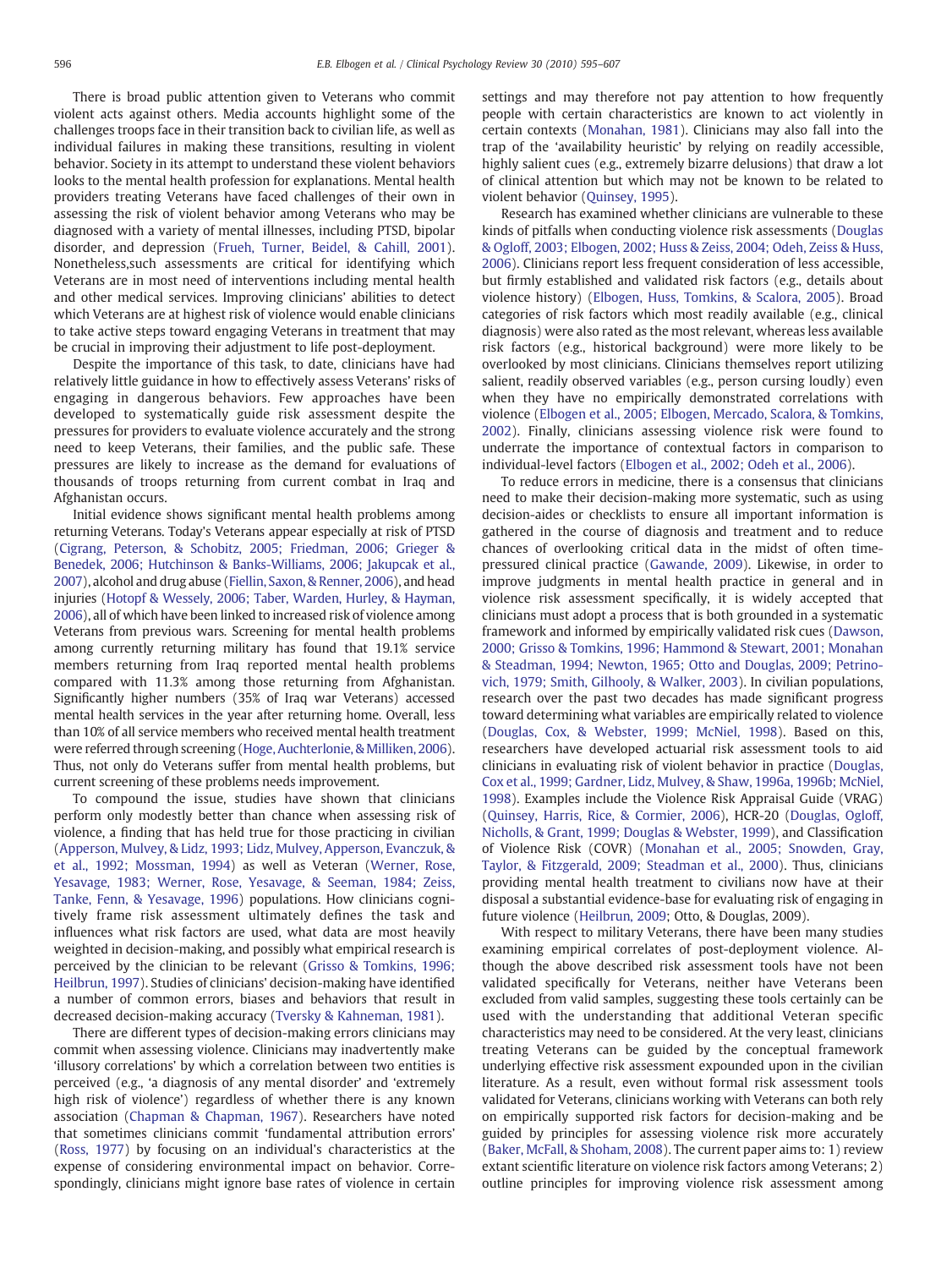<span id="page-2-0"></span>Veterans; and 3) provide steps for integrating science into clinical practice in Veterans. Consistent use of this framework could permit clinicians to more effectively assess, monitor, and manage violence risk among Veterans and provide a platform for further study of this complex problem.

#### 1. Literature review method

Empirical research on violence risk factors among Veterans was reviewed. Medline and PsycINFO databases were used to search peerreviewed journals for articles describing empirical relationships between risk factors and violence among Veteran populations. Search terms included combinations of the following: "violence," "violent," "aggression," "aggress," "Veteran," "military," "risk," "domestic," and "conflict." Several review articles were also used to identify relevant literature [\(Beckham, Moore, & Reynolds, 2000;](#page-9-0) [Benedek & Grieger, 2006; Marshall, Panuzio, & Taft, 2005\)](#page-9-0). Excluded from the current review were book chapters, dissertations, case studies, papers published before 1980, qualitative or non-empirical studies, intervention studies, studies reporting a sample size less than 30, and articles not in English. Included were studies that operationalized violence and/or aggression as: actual physical harm caused by one person against another or threat of serious physical harm using a deadly weapon. This process yielded a total of 72 manuscripts that specifically described statistical relationships between violence and risk factors in Veteran populations. It should be noted that the vast majority of the research involved male subjects, and almost half focused on intimate partner violence. In order to determine whether there were commonalities or differences resulting from situation specific violence in the extant research, studies on intimate partner violence were separated from studies on general violence/aggression, creating two subcategories for review of violence among Veterans.



Within each subcategory, risk factors were identified and divided according to the risk domains outlined in the MacArthur Violence Risk Assessment Study [\(Monahan & Steadman, 1994](#page-11-0)): dispositional, historical, clinical, and contextual (see Fig. 1). Dispositional factors are basic demographics or personal attributes empirically related to risk of violence. Historical factors linked to risk of violence include social history and specific violence history information. Clinical factors include mental health diagnosis, substance abuse, and cognitive functioning. Factors in the contextual domain characterize an individual's situation and focus on factors in a person's environment (e.g., access to weapons, having a supportive family or social network, being unemployed) that either elevate or protect against violence risk. Note that within each domain, it is important to consider specific characteristics of the population studied. The review below and ongoing research suggest military specific characteristics are pertinent. Historical information has been divided into pre-deployment, during deployment, and post-deployment factors. Violence risk may, or may not, be related to Veteran or military status but the existence of this status and associated characteristics has been and should be continued to be explored.

# 2. Findings from review of risk factors for intimate partner/ domestic violence

## 2.1. Dispositional factors

In terms of demographic risk factors for intimate partner violence, younger age has been found be a predictor of intimate partner violence in Veterans and military service members [\(Fonseca et al.,](#page-10-0) [2006; Forgey & Badger, 2006; McCarroll et al., 1999; McCarroll et al.,](#page-10-0) [2000; McCarroll et al., 2003; Petrik, Rosenberg, & Watson, 1983;](#page-10-0) [Rumm, Cummings, Krauss, Bell, & Rivara, 2000\)](#page-10-0). One study of  $N = 101$ Veterans found that 67% of younger men (age≤40 years) reported physically hurting the woman they lived with compared to 43% of older men (age >40)  $\chi^2$  (l, 101) = 5.68, p<.02 [\(Petrik et al., 1983](#page-11-0)). With respect to personality traits, Veterans who scored higher on measures of dominance and isolation were more likely to be sexually, rather than non-sexually, aggressive [\(Teten, Schumacher, Bailey, &](#page-11-0) [Kent, 2009](#page-11-0)). Group-level attitudes during military service may be predictors of intimate partner violence and include lower perception of support from leaders and chain of command, a culture of hypermasculinity (i.e., having degrading conversation about women with fellow troops), and lower recognition of and provision for needs of spouses [\(Rosen, Kaminski, Parmley, Knudson, & Fancher, 2003](#page-11-0)). Finally, trait anger has been shown also to increase risk of domestic violence among Veterans with PTSD ([Taft, Street, Marshall, Dowdall, &](#page-11-0) [Riggs, 2007](#page-11-0)).

### 2.2. Historical factors

Pre-deployment violence and criminal conduct have been associated with intimate partner violence among Veterans during and postdeployment. Having a history of arrest for criminal behavior was a robust predictor of domestic violence; specifically, Veterans previously arrested were three times as likely to have committed severe spousal assault as those who were not arrested (23% compared with 8%); ( $\chi^2$  = 5.25 (1, 218), p = .02) ([Gondolf & Foster, 1991\)](#page-10-0). Committing domestic violence pre-deployment has been shown to be a strong risk factor for future domestic violence in army [\(McCarroll et al.,](#page-11-0) [2003\)](#page-11-0) and navy ([White, Merrill, & Koss, 2001](#page-12-0))service members. Finally, a sophisticated analysis using structural equation modeling revealed childhood antisocial behavior was related to intimate partner violence when a Veteran had also experienced combat exposure or when a Veteran perceived fear of safety in the war zone Fig. 1. Risk domains for assessment of violence risk among Veterans. and had associated PTSD symptoms [\(Orcutt, King, & King, 2003\)](#page-11-0).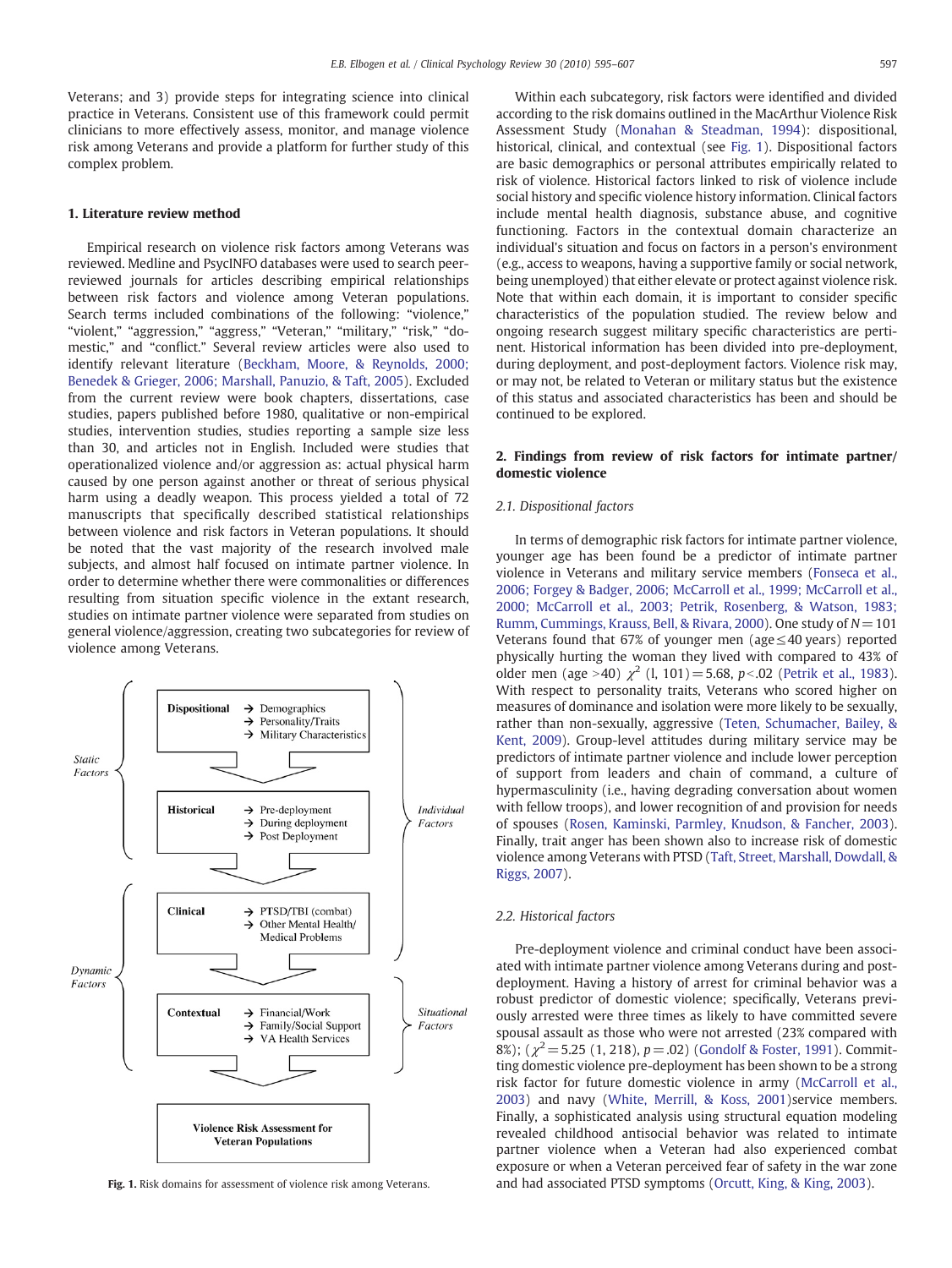Other pre-deployment risk factors related to family have been implicated in domestic violence, as well. Having a dysfunctional family of origin has been associated with intimate partner violence among Veterans ([Gondolf & Foster, 1991\)](#page-10-0). Another study indicated elevated violence risk among Veterans who had both dysfunctional families of origin and severe PTSD symptoms linked to perceived threat and combat exposure during war experience [\(Orcutt et al.,](#page-11-0) [2003\)](#page-11-0). Poor maternal relationships [\(Orcutt et al., 2003\)](#page-11-0) and witnessing parents physical fighting ([Taft et al., 2005](#page-11-0)) have also been related with increased risk of domestic violence among Veterans. Being physically abused or neglected as a child ([Merrill, Hervig, & Milner,](#page-11-0) [1996; Rosen et al., 2003; Wasileski, Callaghan-Chaffee, & Chaffee,](#page-11-0) [1982; Zoricic, Buljan, Thaller, & Karlovic, 2003; Zoricic, Karlovic,](#page-11-0) [Buljan, & Marusic, 2003](#page-11-0)) has been linked to adult perpetration of intimate partner violence in military service members, although one study of Veterans found previous abuse to be unrelated to perpetrating partner violence [\(Taft et al., 2005\)](#page-11-0).

Events during deployment have been shown to portend future domestic violence among Veterans. Severity of spousal aggression increased with length of deployment in one study of  $N= 26,835$ servicemen and women (McCarroll et al., 2000). In other research, combat experience has related to increased incidence of antisocial behavior including intimate partner violence, especially when Veterans also have PTSD ([Gimbel & Booth, 1994](#page-10-0)). One study of  $N = 2583$  Veterans found combat exposure more than quadrupled risk of domestic violence ( $OR = 4.40$ ,  $p = .004$ ) ([Prigerson, Maciejewski, &](#page-11-0) [Rosenheck, 2002\)](#page-11-0). Some studies suggest that specific combat-related variables, such as atrocities exposure ([Taft et al., 2005](#page-11-0)) and perceived threat during war service ([Orcutt et al., 2003](#page-11-0)) predict violence, rather than general combat exposure itself. Two studies found no significant difference in perpetration of domestic violence between Veterans with combat experience and those without, but these studies did not examine specific combat-related variables [\(Bradley, 2007; Petrik](#page-9-0) [et al., 1983\)](#page-9-0). Among former Prisoners of War, severity of captivity trauma was significantly related to verbal and physical aggression against romantic partners ([O'Donnell, Cook, Thompson, Riley, & Neria,](#page-11-0) [2006\)](#page-11-0).

# 2.3. Clinical factors

Several studies show that Veterans with diagnoses of PTSD are at increased risk of perpetrating relationship violence ([Byrne & Riggs,](#page-9-0) [1996; Sherman, Sautter, Jackson, Lyons, & Han, 2006\)](#page-9-0). Using data from the National Vietnam Veterans Readjustment Study, researchers found that the mean number of acts of family violence committed in the previous year by male combat Veterans with PTSD was 4.86 compared with only 1.32 among those male combat Veterans without PTSD,  $\chi^2$  (l, 372) = 8.13, p = .004 [\(Jordan, Marmar, Fairbank,](#page-10-0) [Schlenger, & et al., 1992](#page-10-0)). The link between PTSD and domestic violence seems to be sustained even when accounting for predeployment adjustment and combat experience ([Carroll, Rueger, Foy,](#page-10-0) [& Donahoe, 1985\)](#page-10-0). Further, more severe PTSD symptoms are related to a higher frequency of violent behavior ([Orcutt et al., 2003](#page-11-0)). With regard to specific types of violence, PTSD diagnoses did not differ for sexually aggressive versus nonsexually aggressive Veterans ([Teten,](#page-11-0) [Schumacher, Bailey, & Kent, 2009\)](#page-11-0) but were more prevalent among Veterans in mutually violent couples [\(Teten, Sherman, & Han, 2009](#page-11-0)).

Another risk factor is substance abuse. Alcohol problems [\(Fonseca](#page-10-0) [et al., 2006; Hurlbert, Whittaker, & Munoz, 1991; Merrill, Crouch,](#page-10-0) [Thomsen, & Guimond, 2004; Merrill et al., 1996; Rosen et al., 2003](#page-10-0)), drug abuse-dependence [\(Taft et al., 2005](#page-11-0)), and general substance abuse ([Mollerstrom, Patchner, & Milner, 1992; Rothschild, Dimson,](#page-11-0) [Storaasli, & Clapp, 1997; Teten, Schumacher, Bailey, & Kent, 2009\)](#page-11-0) are also related to intimate partner violence and sexual aggression in Veterans and military service members. Higher quantity drinking behavior has been related to intimate partner violence in its own right, but combined with the PTSD hyperarousal symptoms, frequent, low-quantity alcohol use may actually lower the Veteran's risk of violence ([Savarese, Suvak, King, & King, 2001](#page-11-0)).

Other clinical characteristics may have been associated with intimate partner violence in Veterans ([Rothschild et al., 1997](#page-11-0)). Symptoms of depression and major depressive episodes among Veterans ([Sherman](#page-11-0) [et al., 2006; Taft et al., 2005](#page-11-0), Teten, Sherman, et al., 2009) seem to be particularly related to episodes of violence and may also exacerbate the relationship between PTSD and physical aggression [\(O'Donnell et al.,](#page-11-0) [2006\)](#page-11-0). Clinical evidence of dysphoria and difficulties regulating affect have also been found to relate to intimate partner violence [\(Merrill et al.,](#page-11-0) [2004\)](#page-11-0). Related, lower self-esteem has been linked to intimate partner violence in military service members ([Neidig, Friedman, & Collins,](#page-11-0) [1986\)](#page-11-0). Finally, Veterans with Narcissistic Personality Disorder [\(Roths](#page-11-0)[child et al., 1997\)](#page-11-0) and Antisocial Personality Disorder [\(Taft et al., 2005](#page-11-0)) have been found to be more likely to perpetrate domestic violence.

Taken together, it is important to note that the strong link between PTSD and domestic violence among Veterans may be due to its association with factors such as depression [\(O'Donnell et al., 2006;](#page-11-0) [Taft et al., 2005\)](#page-11-0), lack of communication ([Carroll et al., 1985\)](#page-10-0), drug abuse-dependence, poor marital adjustment, high levels of atrocities exposure [\(Taft et al., 2005\)](#page-11-0), and heightened anger reactivity [\(Taft,](#page-11-0) [Street et al., 2007](#page-11-0)). For example, when measured with self-report and collateral informants, the rate of severe domestic violence was four times higher among Veterans with PTSD (45%) and among Veterans with depression (42%) compared to Veterans with neither disorder (11%) ( $\chi^2$  (2, 120) = 10.17, p < 01) ([Sherman et al., 2006](#page-11-0)). Moreover, certain PTSD symptoms have been shown to be stronger predictors of violent behavior than others; specifically, the hyperarousal symptoms of PTSD have been linked to domestic violence among Veterans especially when combined with alcohol use/abuse [\(Savarese et al.,](#page-11-0) [2001\)](#page-11-0).

#### 2.4. Contextual factors

Although it has been shown that a male Veteran's employment generally protects against relationship violence in Veterans [\(McCarroll](#page-11-0) [et al., 2003](#page-11-0)), there have been some nuanced findings. There appears to be increased risk for couples in which both partners are violent and the husband is unemployed ([Forgey & Badger, 2006](#page-10-0)). Another study showed female service members are more likely to inflict violence on their civilian husbands if their husbands are unemployed, and the violence tends to be moderate or severe rather than mild [\(McCarroll](#page-11-0) [et al., 2003](#page-11-0)). For these reasons, financial status might contribute in complex ways to family conflict related to domestic violence.

Marital status alone has not consistently related to domestic violence [\(Campbell et al., 2003; Martin et al., 2007; Wasileski et al.,](#page-10-0) [1982\)](#page-10-0), but poor marital adjustment [\(Rosen et al., 2003; Taft et al.,](#page-11-0) [2005\)](#page-11-0) and relationship problems ([Byrne & Riggs, 1996](#page-9-0)) appear to be stronger predictors of domestic violence in Veterans and service members. In addition, intimate partner abusers have expressed less attraction to their wives, more rigid attitudes toward women [\(Hurlbert et al., 1991](#page-10-0)), higher levels of general stress [\(Fonseca et al.,](#page-10-0) [2006\)](#page-10-0) and family stress [\(Wasileski et al., 1982\)](#page-11-0), and lower levels of relationship satisfaction [\(Fonseca et al., 2006; Hurlbert et al., 1991](#page-10-0)). Verbal [\(O'Donnell et al., 2006](#page-11-0)) and psychological aggression [\(Forgey &](#page-10-0) [Badger, 2006; Pan, Neidig, & O'Leary, 1994\)](#page-10-0) in the relationship also seem to play key roles in predicting domestic violence, with verbal aggression being especially predictive of couples in which both partners are violent (Teten, Sherman, et al., 2009) in studies of Veteran populations.

Newer marriages were found be more prone to violence [\(Wasileski et al., 1982](#page-11-0)), especially marriages in which both partners were violent [\(Forgey & Badger, 2006\)](#page-10-0) among military service members. Related, being a current victim of domestic violence or aggression in the home has been shown in several studies of Veterans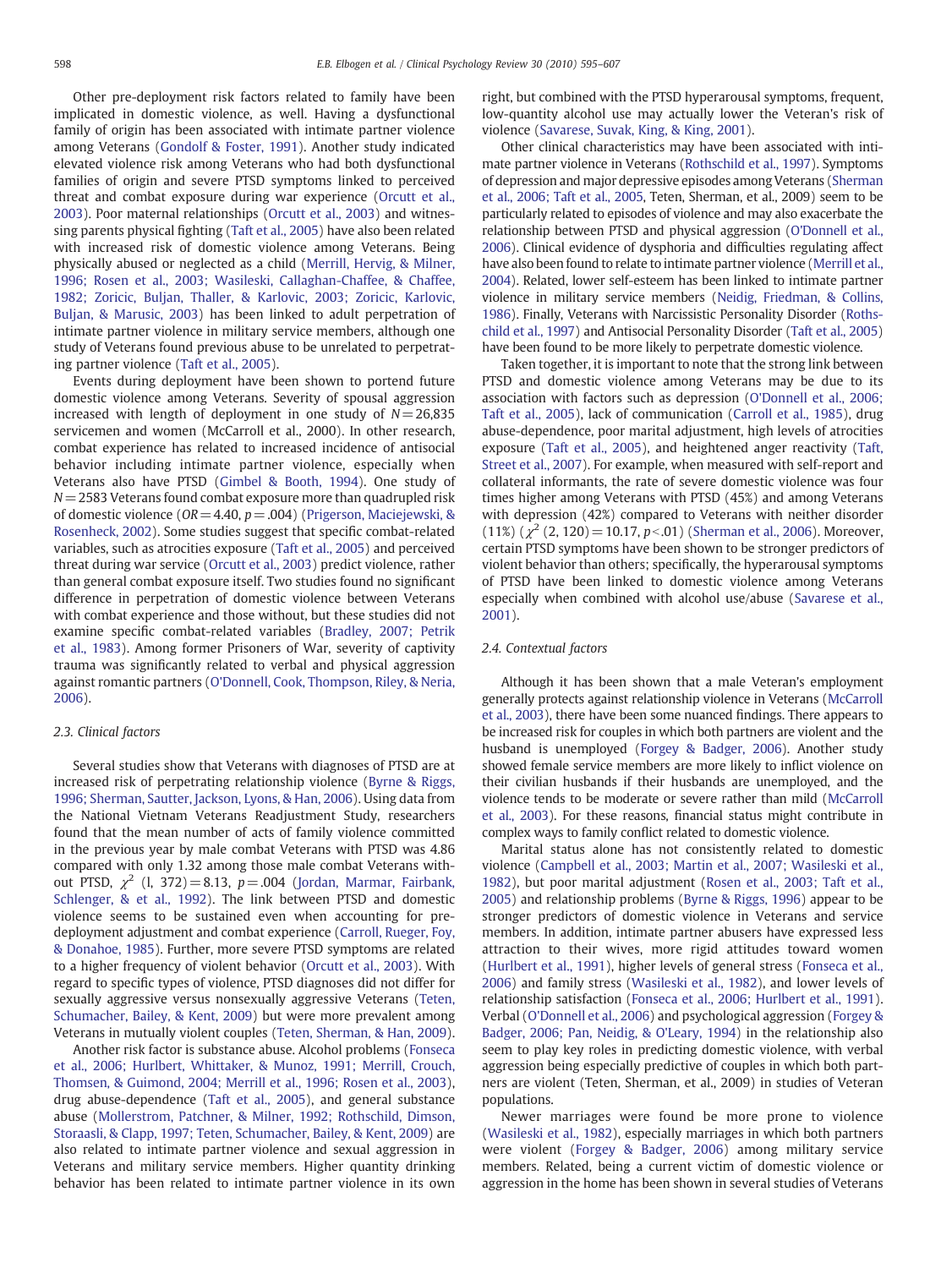and military service members to predict the perpetration of violence and aggression [\(Forgey & Badger, 2006; Jordan et al., 1992; Merrill](#page-10-0) [et al., 1996;](#page-10-0) Teten, Sherman, et al., 2009; [White et al., 2001\)](#page-12-0). Having a child ([Campbell et al., 2003; Rumm et al., 2000](#page-10-0)) or having larger families (three or more children) [\(Campbell et al., 2003](#page-10-0)) seem to be especially related to intimate partner violence among service members currently in active duty. Finally, if a Veteran was recently separated from the military, current or recent living circumstances are relevant for assessing domestic violence; specifically having lived offpost during service has been linked with higher likelihood of postdeployment domestic violence in one study [\(McCarroll et al., 2003\)](#page-11-0).

# 3. Findings from review of risk factors for general violence/aggression

#### 3.1. Dispositional factors

As with domestic violence, younger age has been found to be related to higher incidence of aggression in Veterans ([Beckham,](#page-9-0) [Feldman, & Kirby, 1998; Ganzini, Edwards, Surkan, & Drummond,](#page-9-0) [1995; Jakupcak et al., 2007; Taft, Kaloupek et al., 2007\)](#page-9-0). According to one study of  $N = 1328$  Veterans, the effect of age may be explained in large part by the presence of PTSD symptoms of hyperarousal, since those symptoms were more prominent in younger Veterans ([Taft,](#page-11-0) [Kaloupek et al., 2007](#page-11-0)). Additionally, lower levels of education have been found to be related to aggressive behavior ([Begic & Jokic-Begic,](#page-9-0) [2001\)](#page-9-0). To our knowledge, there have been no studies looking specifically at personality traits and general violence/aggression among Veterans.

#### 3.2. Historical factors

Historical variables, both before and during deployment, are important to consider for assessing risk of violence. One of the most robust is history of violence. Participating in violent behavior predeployment has been shown to increase the likelihood of perpetrating violence post-deployment ([Begic & Jokic-Begic, 2001; Yesavage,](#page-9-0) [1984\)](#page-9-0). In one study, history of past violence surpassed PTSD and other comorbid disorders as a predictor [\(Hartl, Rosen, Drescher, Lee, &](#page-10-0) [Gusman, 2005](#page-10-0)); specifically, it was shown that 60% of Veterans with a history of violence were violent in the past 4 months (compared to 25% of Veterans without a history of violence).

Childhood maltreatment [\(Begic & Jokic-Begic, 2001\)](#page-9-0) and physical abuse (Elbogen, Beckham, Butterfi[eld, Swartz, & Swanson, 2008\)](#page-10-0) have been found to be risk factors for aggressive behavior in Veterans. Correspondingly, premilitary exposure to severe violence [\(Chapin,](#page-10-0) [1999\)](#page-10-0) or violent death ([Pardeck & Nolden, 1983\)](#page-11-0) has been related to higher incidence of violent behavior among Veterans and military service members. One study did not find this relationship ([Beckham,](#page-9-0) [Feldman, Kirby, Hertzberg, & Moore, 1997\)](#page-9-0), but it has been suggested that childhood physical abuse may be related to presence of more psychological symptoms ([Hiley-Young, Blake, Abueg, & Rozynko,](#page-10-0) [1995\)](#page-10-0). Two studies examined prior history of being the victim of abuse on violence in the warzone, with one study showing a relationship [\(Laufer, 2006](#page-10-0)) and the other not ([Fontana & Rosenheck,](#page-10-0) [2005\)](#page-10-0). One reason for this disparate findings could be that operationalization of violence differed between the two; the former study examined combatants engaging in abusive violence or atrocities whereas the latter study examined more routinely accepted violence in the warzone. Witnessing parental fighting has also been related to violence later in life among  $N= 276$  Veterans with severe mental illness ( $\chi$ 2 (1, 278) = 4.65, p < .05) [\(Elbogen et al., 2008\)](#page-10-0).

Regarding events during deployment, combat exposure has been linked to violence among Veterans in several studies [\(Beckham et al.,](#page-9-0) [1998; Beckham, Crawford, et al., 1997, Braxton, et al., 1997; Yesavage,](#page-9-0) [1983\)](#page-9-0). It has been found in some studies that combat exposure itself does not predict violent behavior post-deployment [\(Hiley-Young et](#page-10-0) [al., 1995; Jakupcak et al., 2007\)](#page-10-0) or that combat exposure is related to violence only in the presence of PTSD [\(Taft, Kaloupek et al., 2007; Taft,](#page-11-0) [Vogt, Marshall, Panuzio, & Niles, 2007\)](#page-11-0). In other studies, specific experiences in the theater of combat have been shown to predict post-deployment violence, which include: particular events that "left a strong impact" on the Veteran or whether the Veteran felt that he had suffered psychological distress ([Yesavage, 1983\)](#page-12-0), being exposed to a higher frequency of violent combat, surviving a close call, witnessing high levels of human trauma ([Killgore et al., 2008](#page-10-0)), killing someone or seeing killings ([Killgore et al., 2008; Yesavage, 1983\)](#page-10-0), and participating in war zone violence ([Hiley-Young et al., 1995](#page-10-0)). Violence has also been related to more severe perceived trauma among older Veterans [\(Carlson, Lauderdale, Hawkins, & Sheikh, 2008\)](#page-10-0).

#### 3.3. Clinical factors

Having a diagnosis of PTSD has been demonstrated to be significantly related to violence, violent thoughts, anger/hostility, and ownership of deadly weapons in Veterans [\(Beckham et al., 1998;](#page-9-0) [Begic & Jokic-Begic, 2001; Calhoun et al., 2002; Carlson et al., 2008;](#page-9-0) [Elbogen et al., 2008; Freeman & Roca, 2001; Hartl et al., 2005;](#page-9-0) [Jakupcak et al., 2007; Kulka et al., 1990; Lasko, Gurvits, Kuhne, Orr, &](#page-9-0) [et al., 1994; McFall, Fontana, Raskind, & Rosenheck, 1999; Silver &](#page-9-0) [Iacono, 1984; Taft, Vogt et al., 2007; Zatzick et al., 1997\)](#page-9-0). In a study of  $N= 228$  Veteran inpatients, those with PTSD were significantly more likely than those without PTSD to have engaged in one or more acts of violence during the 4-month period prior to hospitalization (79% for PTSD versus 33% for controls;  $OR = 7.40$ ,  $p < .001$ ). [McFall et al. \(1999\)](#page-11-0) specify further that Veterans with PTSD were also more likely to destroy property ( $OR = 5.78$ ,  $p<0.001$ ), threaten others without a weapon (OR=6.45,  $p<0.001$ ), become involved in physical fighting  $(OR = 4.17, p< .001)$ , and make violent threats with a weapon  $(OR = 3.22, p < 01)$ .

Similar patterns have been shown for community samples of Veterans; for example, in one study, Veterans with PTSD reported 13–22 acts of general violence/aggression in the preceding year in contrast to the 0–3 violent acts among those without PTSD [\(Beckham, Crawford, et al., 1997](#page-9-0)). Findings appear to be shown for Iraq and Afghanistan Veterans as well, with one recent study showing Veterans with PTSD (53.2%) and sub-threshold PTSD (52.4%) reported at least one act of violence in the past 4 months at a significantly higher rate than the non-PTSD group (20.3%) (Jakupcak et al., 2007). Having a diagnosis of PTSD also has been shown to be related to perpetrating more types of violence (e.g., physical fights, property damage, using weapons, and/or threats) ([McFall et al.,](#page-11-0) [1999](#page-11-0)), as well as higher incidence of owning more handguns and "combat" type knives, aiming guns at family members, considering suicide with firearms, loading guns with the purpose of suicide in mind, and patrolling their property with loaded weapons [\(Freeman &](#page-10-0) [Roca, 2001\)](#page-10-0).

Despite this research, the link between PTSD and violence among Veterans is complex. The association may be less pronounced among older Veterans ([Ganzini et al., 1995](#page-10-0)). There is a link to aggression when PTSD is combined with dysphoric symptoms ([Taft, Vogt et al.,](#page-11-0) [2007\)](#page-11-0). Another study found diagnosis of comorbid psychotic disorder with PTSD appears to significantly increase violent thoughts and behavior compared with having either one of the diagnoses separately [\(Sautter et al., 1999](#page-11-0)). Hyperarousal/physiological arousal symptoms of PTSD have specifically been related to increased aggression in several analyses [\(McFall et al., 1999; Taft, Kaloupek et al., 2007](#page-11-0) 6973), and that relationship appears to be exacerbated by alcohol problems [\(Taft, Kaloupek et al., 2007](#page-11-0)). Avoidance/numbing symptoms of PTSD have been shown to predict violence in some ([McFall et al., 1999\)](#page-11-0) but not all, ([Taft, Kaloupek et al., 2007](#page-11-0)) studies.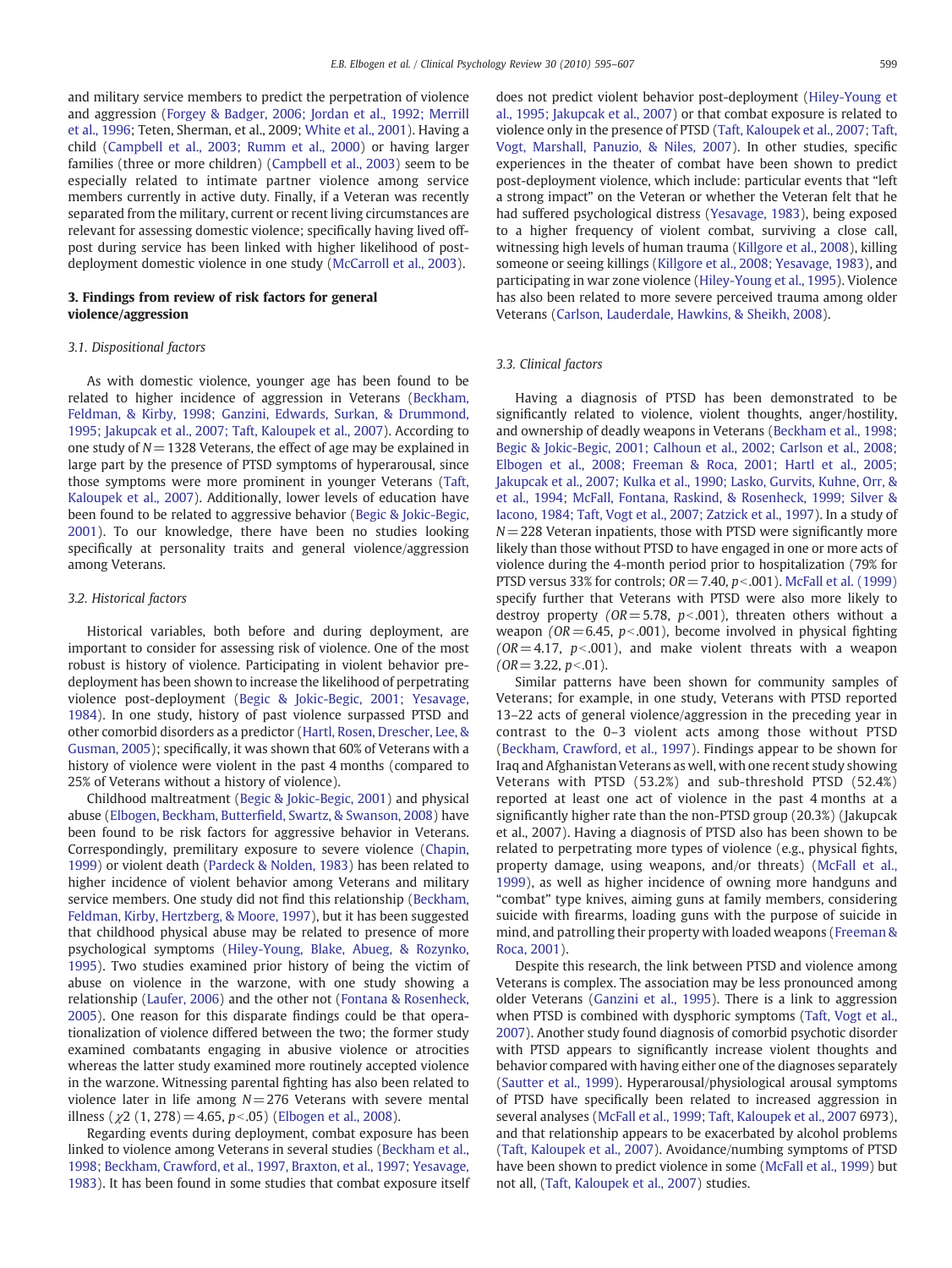<span id="page-5-0"></span>Substance abuse is a strong factor in predicting violent and aggressive behavior ([Elbogen et al., 2008; Ganzini et al., 1995;](#page-10-0) [Jakupcak et al., 2007; Lehmann, McCormick, & Kizer, 1999; Moss,](#page-10-0) [1989; Pasternack, 1971; Windle & Windle, 1995\)](#page-10-0) and elevates risk of violence considerably in Veterans with PTSD ([McFall et al., 1999](#page-11-0)). Veterans with comorbid PTSD and alcohol dependence may also be more prone to aggression than Veterans with PTSD alone, hypothesized to be due to the intensifying effect alcohol has on the hyperarousal symptoms ([Zoricic, Buljan et al., 2003; Zoricic, Karlovic](#page-12-0) [et al., 2003](#page-12-0)). In an experiment involving military recruits, researchers found that alcohol only affected aggressive tendencies in the presence of frustrating conditions or tasks ([Gustafson, 1985](#page-10-0)), thus suggesting environmental stressors might affect the relationship between substance abuse and aggression.

A host of other psychiatric symptoms and diagnoses have been associated with violence in Veterans. Depression has been found to be a predictor of aggression [\(Windle & Windle, 1995\)](#page-12-0). In one study of N=630 Veterans (Hartl et al., 2005), patients scoring above 34 on the Beck Depression Inventory were significantly more likely to have committed a violent act (68%) compared to those with scores below (48%) ( $\gamma$ 2 (1, 247)=9.40, p<,001). Dysphoric [\(Taft, Vogt et al., 2007](#page-11-0)) and psychotic symptoms [\(Lehmann et al., 1999; Yesavage, 1984](#page-10-0)) have also been linked to aggression in Veterans. Aggression has also been found to be related to symptoms of Borderline Personality Disorder [\(Windle & Windle, 1995](#page-12-0)) as well as elevated levels of physiologic reactivity [\(Taft, Kaloupek et al., 2007](#page-11-0)). A relatively new finding is that, among Veterans who had been impulsively aggressive, a significant number show evidence of alexithymia, or difficulty understanding others' emotions through both language and emotions ([Teten, Miller,](#page-11-0) [Bailey, Dunn, & Kent, 2008\)](#page-11-0). Higher levels of anger have also been related to aggressive behavior directly [\(Carlson et al., 2008; Jakupcak](#page-10-0) [et al., 2007\)](#page-10-0).

Neurological and biological factors may also be relevant for assessing risk of general violence/aggression among Veterans. Violence has been directly linked to head injury ([Elbogen et al., 2008](#page-10-0)), and research has suggested that Vietnam Veterans with lesions in their frontal lobes exhibit more aggression and violence, particularly if the lesions are in the mediofrontal or orbitofrontal regions [\(Grafman,](#page-10-0) [Schwab, Warden, & Pridgen, 1996](#page-10-0)). Exhibiting olfactory identification deficits (OID), or difficulties with detecting and identifying smells, is a predictor of aggression and impulsivity in Veterans with PTSD, even after controlling for comorbid disorders, substance use, and cognitive functioning [\(Dileo, Brewer, Hopwood, Anderson, & Creamer, 2008](#page-10-0)). Further, Veterans with psychosensory deficits have also shown increased aggression and PTSD symptom severity [\(Roca & Freeman,](#page-11-0)

[2002\)](#page-11-0). Higher plasma testosterone levels have been shown in one study to be related to aggression ([Windle & Windle, 1995\)](#page-12-0).

### 3.4. Contextual factors

Unlike domestic violence, relatively little research on Veterans has examined contextual or environmental correlates of general violence/aggression. Lower socioeconomic status and lower income has been linked to higher incidence of interpersonal violence (Beckham, Crawford, et al., 1997) and aggressive behavior [\(Begic &](#page-9-0) [Jokic-Begic, 2001](#page-9-0)) in Veterans. Possession of firearms has also been shown relevant to consider in a study of patients at a Veteran Affairs (VA) Medical Center, which found that weapon possession was common among perpetrators of assault, and many of the assaults involved a weapon [\(Lehmann et al., 1999](#page-10-0)). Finally, among Veterans with severe mental illness, homelessness in the past 6 months was strongly predictive of recent violent acts, even after controlling for clinical, demographic, and historical factors ( $OR = 6.99$ ,  $p < .001$ ) [\(Elbogen et al., 2008\)](#page-10-0).

# 4. Conceptualizing risk of violence among veterans

The review finds a large overlap of factors between different types of violence in Veteran populations, although certainly some risk factors were found to be specific to domestic violence (e.g., marital discord and family structure) or to general violence/aggression (e.g., head injury, and homelessness). To depict the results of the review, and to judge the empirical merit of these risk factors, we counted the number of peer-reviewed scientific publications demonstrating a statistically significant relationship between a risk factor and violence among Veterans and summarized this information in Table 1. Table 1 presents risk factors that have shown replication across multiple studies thereby suggesting these would be promising factors to consider in practice.

Critical questions remain as to how these risk factors should be used by clinicians and how those treating Veterans can integrate existing science into practice. Underlying progress in violence risk assessment technology are a number of principles for conducting an effective risk assessment ([Borum, 1996; Douglas, Cox et al., 1999;](#page-9-0) [Douglas & Skeem, 2005; Heilbrun, 2009; Monahan & Steadman,](#page-9-0) [1994; Quinsey et al., 2006; Steadman et al., 1993; Swanson, Estroff,](#page-9-0) [Swartz, Borum, & et al., 1997\)](#page-9-0). Some fundamental concepts include:

1) investigation of those risk factors that have been shown to have an empirical association with violence;

Table 1

| Summary of findings from review of risk factors empirically associated with violence to others in veteran populations. |  |
|------------------------------------------------------------------------------------------------------------------------|--|
|------------------------------------------------------------------------------------------------------------------------|--|

| Risk factors for intimate partner/domestic violence | Related to both types of violence | Risk factors for general violence/aggression |
|-----------------------------------------------------|-----------------------------------|----------------------------------------------|
| Younger age                                         | مھما                              | Younger age                                  |
|                                                     |                                   | Lower education level                        |
| Past violent behavior                               |                                   | Past violent behavior                        |
| Combat exposure (atrocities and perceived threat)   |                                   | Combat exposure (killing/seeing killings)    |
| Chaotic family life growing up                      |                                   | Witnessed violence growing up                |
| Maltreatment/abuse as a child                       |                                   | Abuse/maltreatment as a child                |
| Meets criteria for PTSD                             |                                   | Meets criteria for PTSD                      |
| Severe PTSD symptoms                                |                                   | Severe PTSD symptoms                         |
| Substance abuse                                     |                                   | Substance abuse                              |
| Depression                                          |                                   | Depression                                   |
| Personality disorder                                |                                   | Traumatic brain injury (TBI)                 |
|                                                     |                                   | Higher levels of anger                       |
| Financial status (unemployment)                     |                                   | Financial status (lower SES and income)      |
| Marital/relationship problems                       |                                   |                                              |
| Higher levels of stress                             |                                   |                                              |
| Shorter/newer marriages                             |                                   |                                              |
| Children in the home                                |                                   |                                              |
|                                                     |                                   |                                              |

Note. Each risk factor above was demonstrated in two or more studies to be statistically associated with the specific category of violence under which it is listed. Risk factors with check marks (✓) were found to be associated with violence to others committed by Veterans in four or more studies.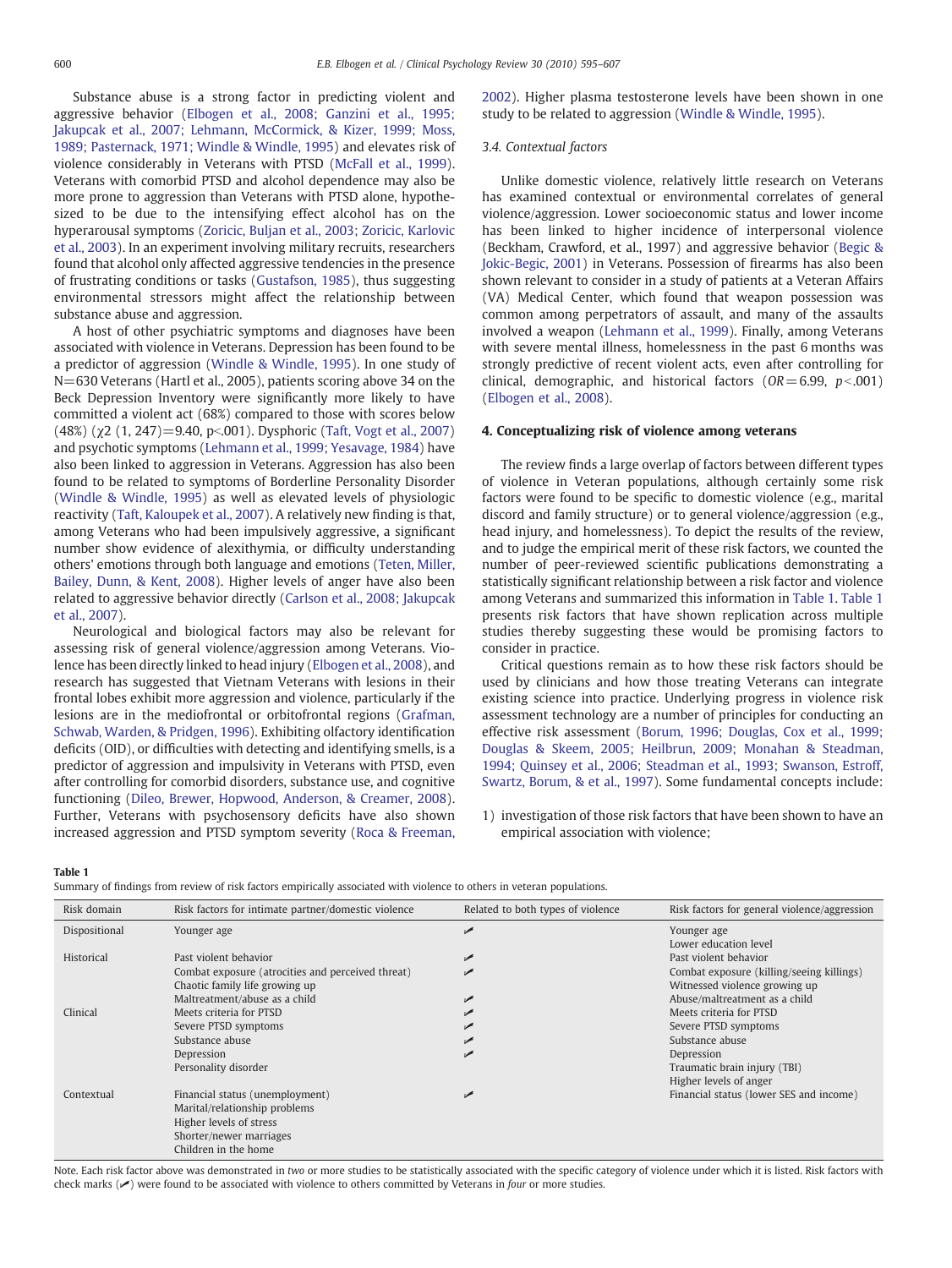- 2) categorization of risk factors into clinically relevant domains.
- 3) recognition that risk domains concern individual characteristics or the person's social environment;
- 4) differentiating static (i.e., unchanging) from dynamic (i.e., modifiable) risk factors;
- 5) awareness that the more empirically supported risk factors endorsed for a person, the higher the likelihood of violence;
- 6) examination of risk factors with respect to specific types of the predicted behavior (e.g., domestic violence vs. general violence/ aggression);
- 7) approaching examination of violence risk factors in a systematic and consistent way.

Scholars recommend that, lacking formal risk tools, clinicians should attempt to have their own decision-making mirror the principles underlying structured decision-making as closely as possible. At the very least, clinical decisions should be based on empirically supported risk factors and be conducted in a systematic way.

A review of the risk domains in [Fig. 1](#page-2-0) shows the possibility of diverse and complex pathways to violent behaviors among Veterans (i.e., it is overly simplistic to say that a Veteran with PTSD is at risk for violence despite PTSD being a validated risk factor). First, it is critical to make a distinction between static risk factors (i.e., those that are unchanging) and dynamic risk factors (i.e., those that can be modified) ([Douglas & Skeem, 2005; Heilbrun, 1997\)](#page-10-0). To illustrate, consider that as a first step in assessing Veteran risk, clinicians examine static risk factors, recognizing the strong empirical relationships of such variables with violent behavior. By reviewing a Veteran's dispositional and historical variables, clinicians ensure they do not rely on their memory or fall prey to the availability heuristic; instead, they intentionally avoid two decision-making errors.

Moreover, given that more empirically supported risk factors usually imply higher risk, this step assures that more relevant variables are included in the clinicians' judgments of Veteran risk. Despite empirical support of these factors, they are, however, unchangeable. Examining static factors in isolation is an insufficient method for assessing risk if clinical practice demands ongoing monitoring of an individual's fluctuating violence risk. To better predict outcomes and to develop a course of action for preventing violence, clinicians must also consider dynamic risk factors. These can be targeted for and potentially changed through intervention.

Another defining characteristic of this framework is that risk factors fall into individual traits or situational variables. This can help clinicians avoid committing a fundamental attribution error by perceiving the cause of some behavior stems solely from personal traits rather than situational conditions [\(Ross, 1977\)](#page-11-0). In the area of assessing violence risk, such errors lead to neglecting critical environmental influences that could elevate a Veteran's risk of violence. One goal of the current framework is to remind clinicians that a person's risk of engaging in violence may fluctuate depending on life circumstances. Recent research has documented situational variables are just as strongly predictive of future violence as individual-level variables [\(Elbogen & Johnson, 2009](#page-10-0)).

Not only does this conceptualization of violence risk posit that violence results from a combination of individual and environmental attributes, but it also helps focus the clinician on particular types of violence. With respect to translating these ideas into an assessment of violence risk, [Mulvey and Lidz \(1995\)](#page-11-0) discuss the concept of conditional prediction of violence stating, "clinicians' predictions about the occurrence of violence are based upon an assessment of what particular type of violence the patient might commit and the circumstances under which it will be done." In other words, this conceptualization discourages clinicians from perceiving the Veteran as a violent or nonviolent person. Instead, these concepts permit clinicians to more accurately understand that a Veteran may be at

higher risk for violence in some circumstances and at low to no risk for violence under other circumstances. Moreover, the clinician understands a Veteran may be at higher risk for certain kinds of violence and at low to no risk for other kinds of violence. Using the framework based on risk assessment scholarship helps mental health professionals more accurately understand a Veteran's risk of violence.

This framework can be applied directly to assessing violence risk of an individual Veteran. Following the arrows on [Fig. 1](#page-2-0) and utilizing the risk factors in [Table 1](#page-5-0), risk of violence can be conceptualized following a three-step process which a clinician can follow by thinking "Look– Adjust–Examine":

- 1. Look at static, individual-level factors shown to empirically relate to violent behavior. These factors fall under the 'Dispositional' and 'Historical' domains and help gauge a Veterans' risk of engaging in behavior based on samples of other Veterans with similar or dissimilar characteristics to the Veteran being assessed. Such static individual-level variables tend to show strong and robust empirical relationships with violent behaviors in civilian populations and can be useful to understand a Veteran's risk based on these unchanging characteristics.
- 2. **Adjust** this risk assessment by considering dynamic, individuallevel variables in the clinical domain. To illustrate, it may be a Veteran with many historical risk factors is not abusing substances, is not experiencing symptoms of PTSD, and currently has no signs of other psychiatric symptoms. As a result, even though the Veteran's static characteristics may suggest high risk, the Veteran's current clinical status, if stable, may indicate that this risk level can be adjusted downward. Conversely, if the Veteran is currently experiencing symptoms consistent with clinical risk factors empirically related to violence, the risk judgment may need to be adjusted upward.
- 3. Examine for presence of potential protective factors or unique individualized risk factors in the Veteran's environment, including micro-environmental (e.g., supportive family and living stability) and macro-environmental (e.g., neighborhood and urban versus rural) variables [\(Estroff, Swanson, Lachiocotte, Swartz, & Bolduc,](#page-10-0) [1998; Estroff & Zimmer, 1994; Silver, 2000; Silver, Mulvey, &](#page-10-0) [Swanson, 2002; Steadman, 1982\)](#page-10-0). While both categories contain dynamic factors, arguably micro-environmental factors are more readily modified. Individual treatment planning is more likely to impact situational characteristics (e.g., use of mental health services or being employed) that are related to a Veteran's level of violence risk.

For each step, Veteran-specific risk factors should be examined in conjunction with risk and protective factors in the civilian literature that are known to relate to violence. A number of important risk factors studied in civilian populations such as psychopathy, personality disorder, past criminal conduct, age of onset of violence, and violent fantasies [\(Monahan & Steadman, 1994;](#page-11-0) Douglas, Cox, et al., 1999) are largely absent from the literature on Veterans. There is also little research in Veteran populations regarding protective factors such as treatment engagement, medication adherence, stability in living situations, financial stability, and availability of a supportive social network ([Douglas & Skeem, 2005](#page-10-0)) that have been shown to relate to reduced risk of violence in civilian populations.

Veteran-specific and general population risk factors are listed in [Table 2](#page-7-0), organized by the 'Look–Adjust–Examine' approach. It is important to note there several issues using structured checklists in the context of violence risk assessment that need to be considered (see generally [Hart, 2001\)](#page-10-0), including: 1) what information to review as part of a risk assessment, 2) how to gather it, 3) how to determine when risk factors judged present are also relevant in a given case, 4) how to combine individual risk factors to reach a conceptualization about overall risk, and 5) how to develop useful treatment plans based on risk factors and overall judgments of risk. More research and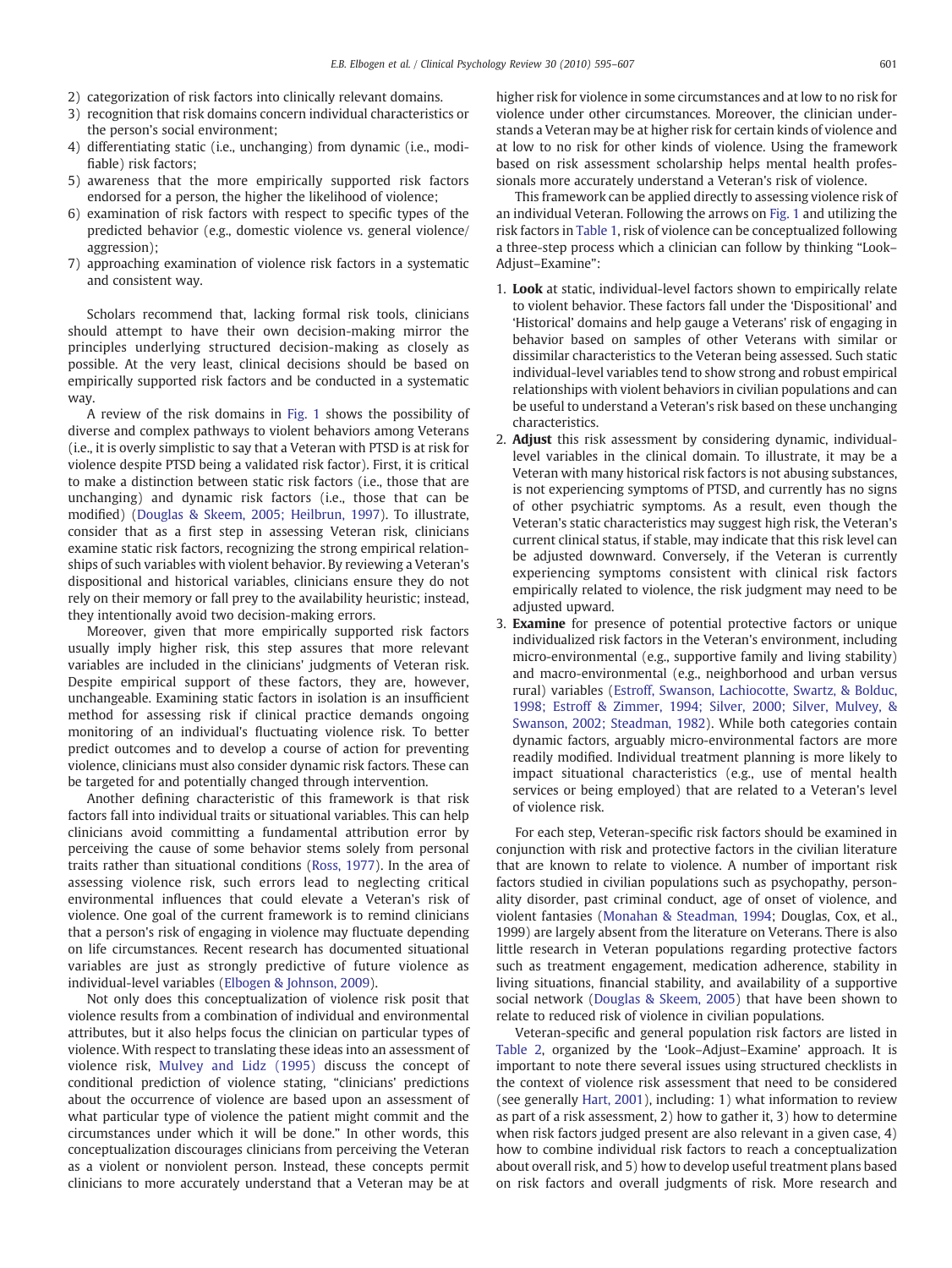#### <span id="page-7-0"></span>Table 2

Prototype of checklist for assessing violence risk among Veterans.

| Look at static factors empirically related to violent behavior (e.g., demographics, traits, and history)<br>Veteran-specific<br>$\frac{1}{2}$ Younger Age (<40)<br>Maltreatment/abuse as a child<br>Past violence/aggression<br>Exposed to combat during service | General population<br>Male<br>$\frac{1}{2}$ Age of onset of violence (<13)<br>Criminal arrests for violence<br>Psychopathic traits                                                                                 |
|------------------------------------------------------------------------------------------------------------------------------------------------------------------------------------------------------------------------------------------------------------------|--------------------------------------------------------------------------------------------------------------------------------------------------------------------------------------------------------------------|
| Adjust risk estimate by considering current dynamic, individual-level variables (e.g., clinical diagnosis)<br>Veteran-specific<br>Meets criteria for PTSD<br>- High PTSD symptom severity<br>Substance abuse<br>Depression                                       | General population<br><b>Example 12</b> Personality disorder<br>Current violent thoughts<br>Anger problems<br>Acute psychotic or manic symptoms                                                                    |
| Examine dynamic protective or risk factors currently in the Veteran's environment e.g., life situation)<br>Veteran-specific<br>Current employment<br>Financial stability/debt                                                                                    | General population<br>Living stability<br>Engaged in mental health treatment<br>Adherent to psychiatric medications<br>Supportive family<br><u>and the second</u><br>Strong social network<br><u>and the state</u> |

Note. Mark '↑' to indicate increased risk, '↓' to indicate decreased risk, and '↔' to indicate if the factor is not applicable, endorsed, or relevant in this case. Please note there are no scoring criteria recommended. Also note that this list is subject to change as more research elucidates risk factors in veteran and general populations. The predictive validity of this checklist is unknown and needs to be researched. This list aims primarily to help structure evaluation of violence risk for Veterans and is not intended to substitute for fully-informed clinical decision-making.

scholarship in this area is needed to help develop structured guidelines for violence risk assessment in Veteran populations. Still, by using an evidence-based approach with a given Veteran, clinicians can arrive at a reasonable assessment of a Veteran's risk of violent behavior that research indicates will be more accurate than relying on clinical judgment alone. Further, by regularly reviewing a Veteran's risk status in a structured, evidence-based way, clinicians are less likely to miss pertinent information which may be predictive of violence (See generally [Elbogen et al., 2005; Gawande, 2009\)](#page-10-0).

While this framework does not provide cut-off scores to categorize Veterans into 'low,' 'medium,' or 'high' risk of violence (as some civilian risk assessment tools do), it can help detect those at relatively high or low risk. The simple fact remains that the more empirically supported factors a Veteran endorses, the greater the risk of violence; the fewer, the lower the risk. Additional research will be directed at further defining what constitutes 'high' versus 'low' risk of violence in this population. Until then, to further evaluate risk in an individual case, clinicians can administer other existing violence risk assessment instruments (e.g., COVR, HCR-20) with the caveat that results need to be interpreted cautiously, since to date, these instruments have not been specifically validated among Veterans. Following this approach will help clinicians arrive at a conceptualization of a Veteran's risk of violence that can be used to develop a viable risk reduction plan. Consistently reviewing known important risk factors, as encouraged by this simple "Look–Adjust–Examine" approach will help clinicians routinize the process of risk assessment in Veteran populations and avoid decision-making errors that can reduce accuracy of clinical judgment.

It is important to note that any risk estimate a clinician may derive employing this method remains just that—an estimate. It is not meant to substitute for informed clinical decision-making ([Garb, 1998\)](#page-10-0). As addressed in the framework above, accurate risk assessment in the individual may be influenced by any number of additional idiosyncratic factors. For example, a Veteran may have a particular risk factor (e.g., homelessness) not captured by the empirical literature of variables showing consistent relationships with violence. Conversely, a Veteran may possess characteristics that either reduce (e.g., a broken leg) or elevate (e.g., ties to violent gangs or groups) violence risk that would be most important to consider [\(Dawes, Faust, & Meehl,](#page-10-0) [1989\)](#page-10-0). Risk prediction will never be a perfect science but following the process recommended above can improve overall accuracy in

decision-making. The hope is that this will serve as a useful tool to remind clinicians to consider risk factors that have been empirically supported, to differentiate between those risk factors that are dynamic versus static, and to examine individual-level versus environmental-level risk factors. Systematically reviewing these for a given Veteran will lead to more reliable, and therefore potentially more valid and accurate, assessment of violence risk.

# 5. Applying evidence-based approach to clinical treatment of Veterans

To use this conceptual framework in practice there are several barriers that need to be considered ([Baker et al., 2008](#page-9-0)). First, time and resources are required to gather empirically validated information on violence. While VA Medical Centers do have a computerized patient record system which may contain important risk information, it is estimated that over one half of Veterans do not in fact go to the VA for their health care. As a result, clinicians themselves may need to do the legwork to gather the kind of information necessary to ground the violence risk assessment in empirically supported factors. For VA clinicians, even with electronic medical records, there are barriers to gathering relevant information. For example, the computer system may be down, the emergency room may be filled with other crises, a Veteran's family member or friend may not be available to provide or validate information, and previously collected risk related information may not have been documented or may be lost among notes of dozens of other VA encounters. As with all risk assessments, efforts to overcome these obstacles and actually accessing relevant data will improve ability to accurately assess violence risk.

Many clinical settings, however, simply do not allow much time to collect all potentially pertinent risk information. Clinical decisions need to be made quickly, particularly in the emergency room setting, and document review and documentation can suffer. Patients often belong to a team of care providers and are receiving multiple services during any one visit. Reviewing all the notes for each contact with the patient can be time consuming and tedious. Thus, the use of the conceptual framework described may be difficult to implement in the very clinical contexts in which it might prove most useful.

The conceptual framework presented here presumes that a Veteran is at some level connected to a health services provider who can administer clinical services and conduct a violence risk assessment.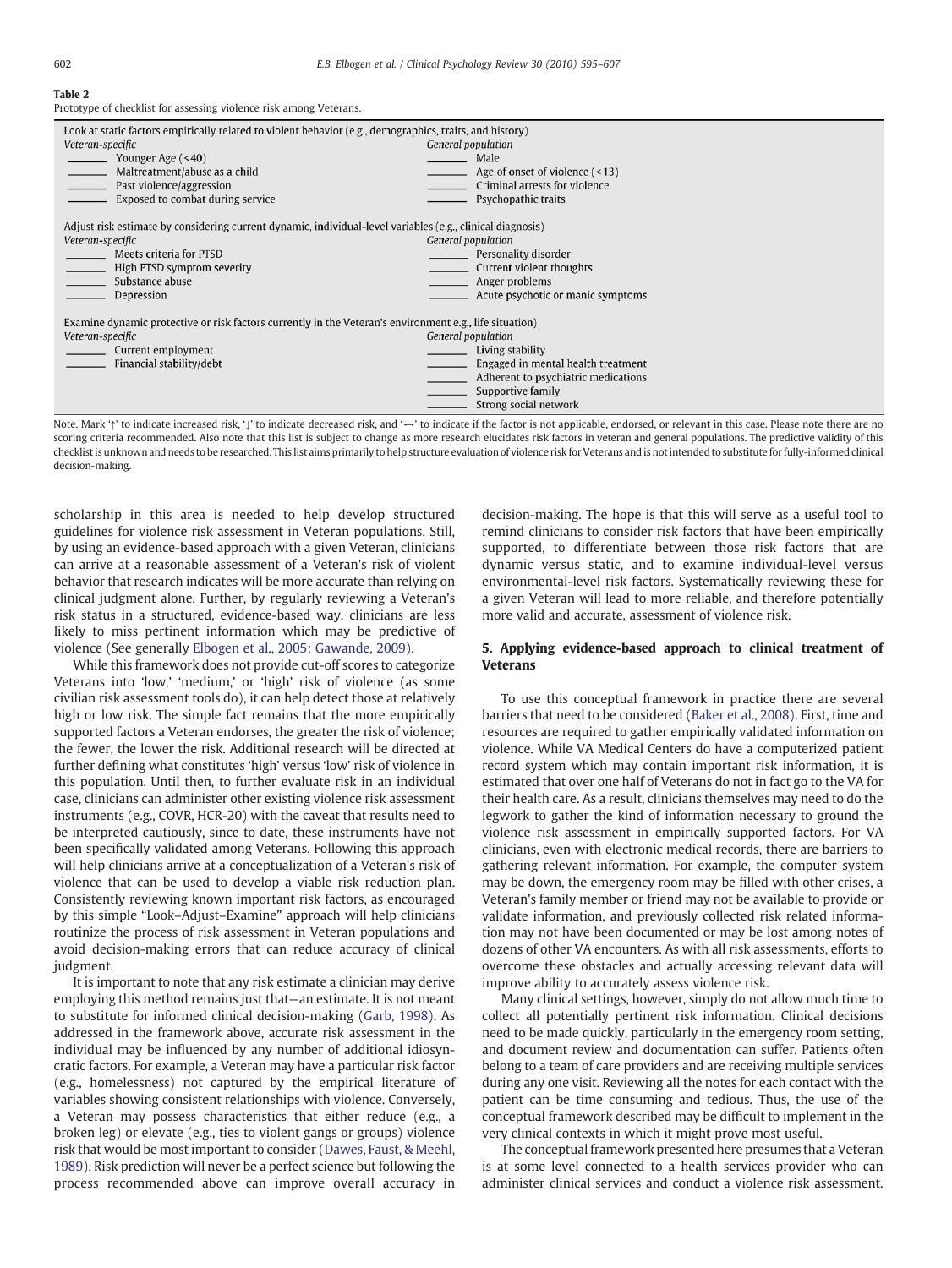Many of the more publicized stories about Veterans who commit violent acts in the community, however, depict Veterans who are suffering with PTSD but who are not consistently involved in treatment. Data support that a number of Veterans who have risk factors listed in [Table 1](#page-5-0) such as PTSD, head injury, and substance abuse may not be engaged in treatment [\(Hoge et al., 2004](#page-10-0)). There are many reasons why Veterans do not access mental health services even when needed. These include belief that they will be perceived as weak by their unit leadership, concerns that it will harm one's military career, and simply thinking that one doesn't have a mental health problem. Stigma attached to mental illness may also impede use of treatment services. As a result, some Veterans may be unwilling to put themselves in a situation in which they can be assessed, limiting the ability to use any risk assessment techniques. Others, even some with multiple risk factors, may not honestly engage in treatment and may not volunteer information about violence risk with treatment providers.

Despite these barriers, there are ways that the risk assessment framework can be used, even in the Veteran administration emergency rooms where psychiatrists and other mental health professionals may encounter Veterans voicing thoughts of or plans for violent behavior. The list of risk factors in [Tables 1 and 2](#page-5-0) can help guide the clinician's interview. At the very least, the ER physician could ask the Veteran about these factors and, at a minimum, ask whether the Veteran has a history of violence. If there is more time and clinicians can find a lengthier clinical assessment of the Veteran, then other variables could be investigated. Crucial aspects of the Veteran's history can help tip the scale in gaining a more accurate assessment risk of violence. Review of medical records can also inform the clinician as to whether the patient is currently engaged in psychiatric treatment. The proposed framework can guide ER physicians to look for and collect relevant dispositional, historical, military, and contextual information. Such data can help inform the assessment of a Veteran's likelihood of committing a violent act, important for ER clinicians to consider in addition to inquiring about current violent ideation and/or plans. The goal is for clinicians to efficiently collect the widest array of relevant risk assessment information available at that point of the evaluation process and utilize it in treatment/disposition planning.

In outpatient clinics, the risk assessment model can also be used by clinicians providing individual therapy for Veterans. Consider an individual with a history of violence, substance use disorder, and PTSD, that would render the Veteran to be at relatively high risk for violent behavior. A clinician working with the Veteran could identify dynamic variables in the Veteran's life that could increase or decrease risk of violence. The clinician could then track individual-level as well as environmental-level dynamic factors—including assessment of level of PTSD symptoms, amount of substance abuse, existence of medical conditions, employment, living stability, and availability of social support—directly as part of the treatment. When these factors begin to change (e.g. the Veteran becomes homeless or loses his or her job), the clinician would be prompted to assess for increased violence risk and, if necessary, develop a safety plan with the Veteran. Correspondingly, such dynamic factors could be the target of treatment for each subsequent session with the Veteran, and the status of each factor could be reviewed and documented. To the extent that the Veteran does not endorse dynamic risk factors, the clinician would be supported in his/her assessment that, despite having some strong risk factors for violent behavior, the Veteran is currently at reduced risk for violence. Repeated recording of dynamic factors to capture fluctuations could strongly guide clinical decision-making and allow for early detection of increased risk of violence, and appropriate adjustment of treatment planning.

The risk assessment approach can also be utilized when a Veteran is about to be discharged from an inpatient psychiatric facility. For clinicians, discharge planning typically involves ensuring that postdischarge clinic appointments, which aim to address major clinical concerns that led to hospitalization, have been scheduled for the Veteran. Given that homelessness, a chronic problem among Veterans, may relate to violence behavior, a focus on establishing a plan for a stable living situation during discharge planning can reduce the chance that an inpatient Veteran will be violent post discharge. Likewise, since unemployment is related to violent behavior, connecting Veterans with supported employment or vocational rehabilitation is a viable strategy for reducing risk in the community. Certainly, consideration of medications is important given the role of mental illness, especially depression and PTSD, in contributing to risk of violence. Clinicians could also consider use of the COVR, a formal risk assessment tool validated for inpatient psychiatric setting in civil populations, in Veteran discharge planning. The Veteran's adherence to medication regimen, engagement in outpatient treatment, and his or her perceptions of treatment or medication should be monitored. In addition to determining which health services are needed, it is essential that the clinician also consider ways to enhance utilization of health services that could be relevant to reducing violence risk and designing appropriate intervention plans.

# 6. Benefits and limits of risk assessment framework

A central thesis of this article is that clinicians can optimize risk assessment by following the conceptual framework in [Fig. 1](#page-2-0) to guide in the use of empirically supported risk factors in [Table 2.](#page-7-0) The evidence-based method proposed in this article is designed to ensure that clinicians review all the relevant risk domains and investigate empirically supported risk factors within those domains in each and every case. Research on clinical decision-making of violence risk reveals that clinicians often neglect to consider such information. With respect to violence risk assessment, several studies have shown that clinicians tend to overemphasize clinical variables, such as bizarre delusions or unusual hallucinations, at the expense of underemphasizing dispositional, historical, and contextual information (see generally [Borum, Otto, & Golding, 1993; Elbogen et al., 2002](#page-9-0) [Quinsey, 1995](#page-9-0)). Instead, clinicians often relied on readily available information, such as clinical and behavioral data, while neglecting less available information, such as historical and contextual data. The use of an evidence-based approach ensures that clinicians consistently consider—and not overlook—key variables known to be empirically related to violence when determining a Veteran's level of violence risk.

This model may also allow earlier potentially preventative intervention because it requires clinicians to systematically monitor dynamic variables over time to detect changes in level of risk. For example, if a Veteran's PTSD symptoms have abated throughout the course of pharmacological and therapeutic interventions, this may result in the Veteran's risk of violent behavior decreasing. Conversely, if a Veteran reports increased marital problems and increased substance abuse, the clinician would have reason for concern about domestic violence. This is consistent with recommendations made by the authors of the HCR-20, a well-validated structured risk assessment measure, who explicitly recommend using static factors to provide a gauge of violence risk in conjunction with monitoring dynamic factors on an ongoing basis to capture fluctuations in a patient's violence risk [\(Douglas, Ogloff et al., 1999\)](#page-10-0). This puts clinicians in a superior position to detect whether a patient is moving toward a potentially increased risk of violence. Clinicians working with Veterans who regularly document assessing dynamic factors will find they increase their chances of recognizing patients who are moving toward increased risk by positioning themselves to take steps to reduce that risk.

Yet another advantage of the proposed empirical approach is that it encourages clinicians to consider situational variables when developing plans to manage violence risk. As shown in [Table 1,](#page-5-0) less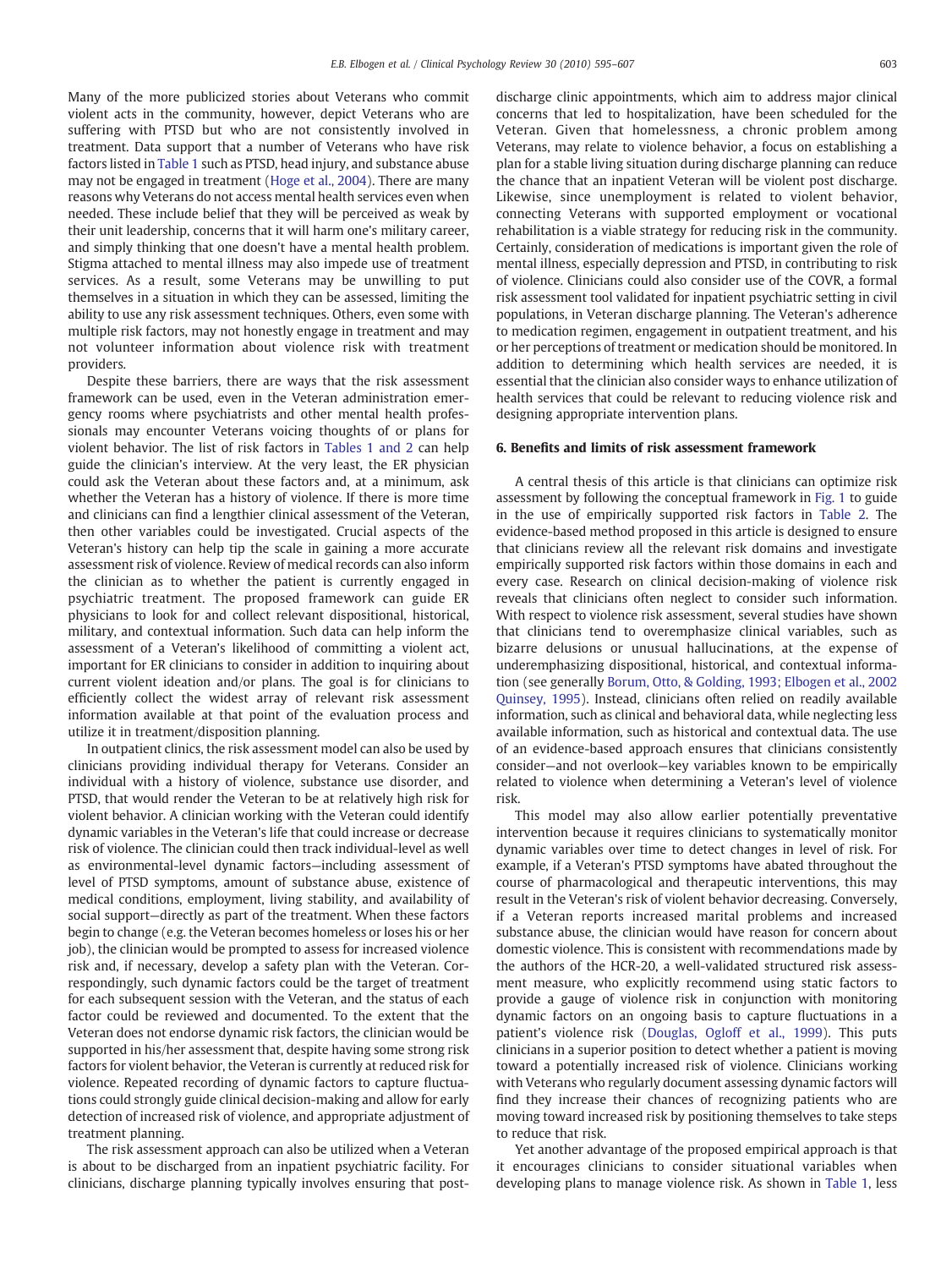<span id="page-9-0"></span>research has focused on the role of contextual variables than on other domains with respect to violence risk. Though clinicians often fail to focus on contextual factors when asked to assess violence risk [\(Elbogen et al., 2005\)](#page-10-0), the proposed framework highlights the importance of considering such situational variables when assessing an individual's violence risk [\(Silver, 2000; Steadman, 1982; Steadman](#page-11-0) [et al., 1993\)](#page-11-0). In particular, this aspect of the approach draws upon research that suggests that one's risk of future violence may vary over time depending on environmental stressors the individual experiences. Further, in the civilian literature, it has been shown that among people with mental illness, higher levels of adherence to medication and treatment engagement lead to reduced levels of violence risk. The conceptual framework provides a more complete picture of how a Veteran's situation may relate to risk level.

Clinicians should recognize this review does not provide a comprehensive list of all of the variables that have been found in the general population to relate to violence. Clinicians working with Veterans are not exempt from a need to stay current in understanding ongoing research on violence risk factors and risk assessment measures as Veterans remain a subgroup of the general population. A number of important risk factors that have been identified are largely absent from the literature on Veterans, such as psychopathy and antisocial behaviors. Additional research is needed to identify specific protective factors that might counteract or mitigate risk such as treatment engagement and medication adherence. The literature review presented here is not intended to cover every possible violence risk factor for Veterans. What is presented here is an overview of existing findings. Indeed, there remains a need for more studies in this area.

Within the extant research on Veterans, several notable limitations exist. Research to date has focused on mostly male Veterans. The substantial number of military women in the current war is also at risk for development of PTSD and other risk factors (e.g., TBI) that may elevate their risk of perpetrating intimate partner violence or general violence/aggression. This observation hints at another limitation in the literature: we do not know the extent to which the risk factors found among past Veterans apply to those who have served in Iraq and Afghanistan. Most empirical research to date has involved Vietnam or Gulf War Veterans. Some studies have begun to examine this among new Veterans [\(Jakupcak et al., 2007; Killgore et al., 2008](#page-10-0)), and initial results are showing similar factors related to postdeployment violence (e.g., PTSD); however, much more work is needed.

Another limitation concerns the criterion measures used in previous studies. Virtually all research on risk factors among Veterans is retrospective, correlating past violent behavior with demographic, clinical, and military service variables. We are aware of no studies of Veterans that predict these behaviors prospectively using a longitudinal design. The majority of published studies on Veterans and violence rely solely on self-reported violence. Moreover, only a few studies measure violence from two sources, specifically the Veteran and a family member (Beckham, Braxton, et al., 1997; Calhoun et al., 2002; Glenn et al., 2002; Panuzio et al., 2006), and no study examined has used violence measures from three or more sources. Data from multiple sources is important for conducting research of dependent variables that tend to be under-reported (Beckham et al., 2000; Calhoun et al., 2002; Gerlock, 2004; Mulvey & Lidz, 1993).

In sum, while more studies are needed to more fully uncover empirically validated violence risk factors and to ultimately develop formal risk assessment instruments for use in Veterans populations, or determine if existing tools are valid for Veterans, adopting the recommended empirical approach above could improve clinical decision-making and ensure that risk assessments are systematic, consistent, and grounded in current research. Clinicians should first establish a Veteran's level of risk based on static, individual-level factors. Then, clinicians should adjust the risk level depending on the

extent of dynamic, individual-level factors at play, especially with respect to the Veteran's current clinical status. Finally, further evaluation of risk level can occur after review of the Veteran's social environment and engagement in health services.

The risk assessment method proposed in this paper can provide clinicians with a decision aid to systematically inform them about specific concerns as well as possible interventions regarding management of a Veteran's potential for violent behavior. At best, applying this empirical approach will reduce decision-making errors and at the same time help to minimize the chances the Veteran will engage in violent behavior in the future. At the minimum, it will encourage clinicians to more systematically collect and document data needed to enhance our understanding of a Veteran's risk of violence. It is likely that mental health professionals will continue to play a crucial role in evaluating, managing, and preventing risk of harm among those who have served our country in the military. It remains our responsibility to strive to improve the services provided in that role.

#### Acknowledgement

We want to thank Stephen Hart, Matt Huss, John Monahan, and Richard Weiner for comments on an earlier draft of this paper. The views expressed in this article are those of the authors and do not necessarily represent the views of the Department of Veterans Affairs or the National Institutes of Health. Please note there are no conflicts of interest. Preparation of this manuscript was supported by the Mid-Atlantic Mental Illness Research, Education and Clinical Center, the Office of Research and Development Clinical Science, Department of Veterans Affairs, a University of North Carolina-Chapel Hill Junior Faculty Development Award, and the National Institute of Mental Health (R01MH080988).

#### References

- Apperson, L., Mulvey, E. P., & Lidz, C. W. (1993). Short-term clinical prediction of assaultive behavior: Artifacts of research methods. American Journal of Psychiatry, 150(9), 1374−1379.
- Baker, T. B., McFall, R. M., & Shoham, V. (2008). Current status and future prospects of clinical psychology: Toward a scientifically principled approach to mental and behavioral health care. Psychological Science in the Public Interest, 9(2), 67−103.
- Beckham, J. C., Braxton, L., Kudler, H. S., Feldman, M. E., Lytle, B. L., & Palmer, S. (1997). Minnesota multiphasic personality inventory profiles of Vietnam combat veterans with posttraumatic stress disorder and their children. Journal of Clinical Psychology, 53(8), 847−852.
- Beckham, J. C., Crawford, A. L., Kirby, A. C., Feldman, M. E., Hertzberg, M. A., Davidson, J. R. T., et al. (1997). Chronic posttraumatic stress disorder and chronic pain in Vietnam combat veterans. Journal of Psychosomatic Research, 43, 379−389.
- Beckham, J. C., Feldman, M. E., & Kirby, A. C. (1998). Atrocities exposure in Vietnam combat veterans with chronic posttraumatic stress disorder: Relationship to combat exposure, symptom severity, guilt and interpersonal violence. Journal of Traumatic Stress, 11(4), 777−785.
- Beckham, J. C., Feldman, M. E., Kirby, A. C., Hertzberg, M. A., & Moore, S. D. (1997). Interpersonal violence and its correlates in Vietnam veterans with chronic posttraumatic stress disorder. Journal of Clinical Psychology, 53(8), 859−869.
- Beckham, J. C., Moore, S. D., & Reynolds, V. (2000). Interpersonal hostility and violence in Vietnam combat veterans with chronic posttraumatic stress disorder: A review of theoretical models and empirical evidence. Aggression and Violent Behavior, 5(5), 451−466.
- Begic, D., & Jokic-Begic, N. (2001). Aggressive behavior in combat veterans with posttraumatic stress disorder. Military Medicine, 166(8), 671−676.
- Benedek, D. M., & Grieger, T. A. (2006). Post-deployment violence and antisocial behavior: The influence of pre-deployment factors, warzone experience, and posttraumatic stress disorder. Primary Psychiatry, 13(3), 51−56.
- Borum, R. (1996). Improving the clinical practice of violence risk assessment: Technology, guidelines, and training. American Psychologist, 51(9), 945−956.
- Borum, R., Otto, R., & Golding, S. (1993). Improving clinical judgement and decision making in forensic evaluation. Journal of Psychiatry and Law, 21, 35−76.
- Bradley, C. (2007). Veteran status and marital aggression: Does military service make a difference? Journal of Family Violence, 22(4), 197−209.
- Byrne, C. A., & Riggs, D. S. (1996). The cycle of trauma: Relationship aggression in male Vietnam veterans with symptoms of posttraumatic stress disorder. Violence and Victims, 11(3), 213−225.
- Calhoun, P. S., Beckham, J. C., Feldman, M. E., Barefoot, J. C., Haney, T., & Bosworth, H. B. (2002). Partners' ratings of combat veterans' anger. Journal of Traumatic Stress, 15 (2), 133−136.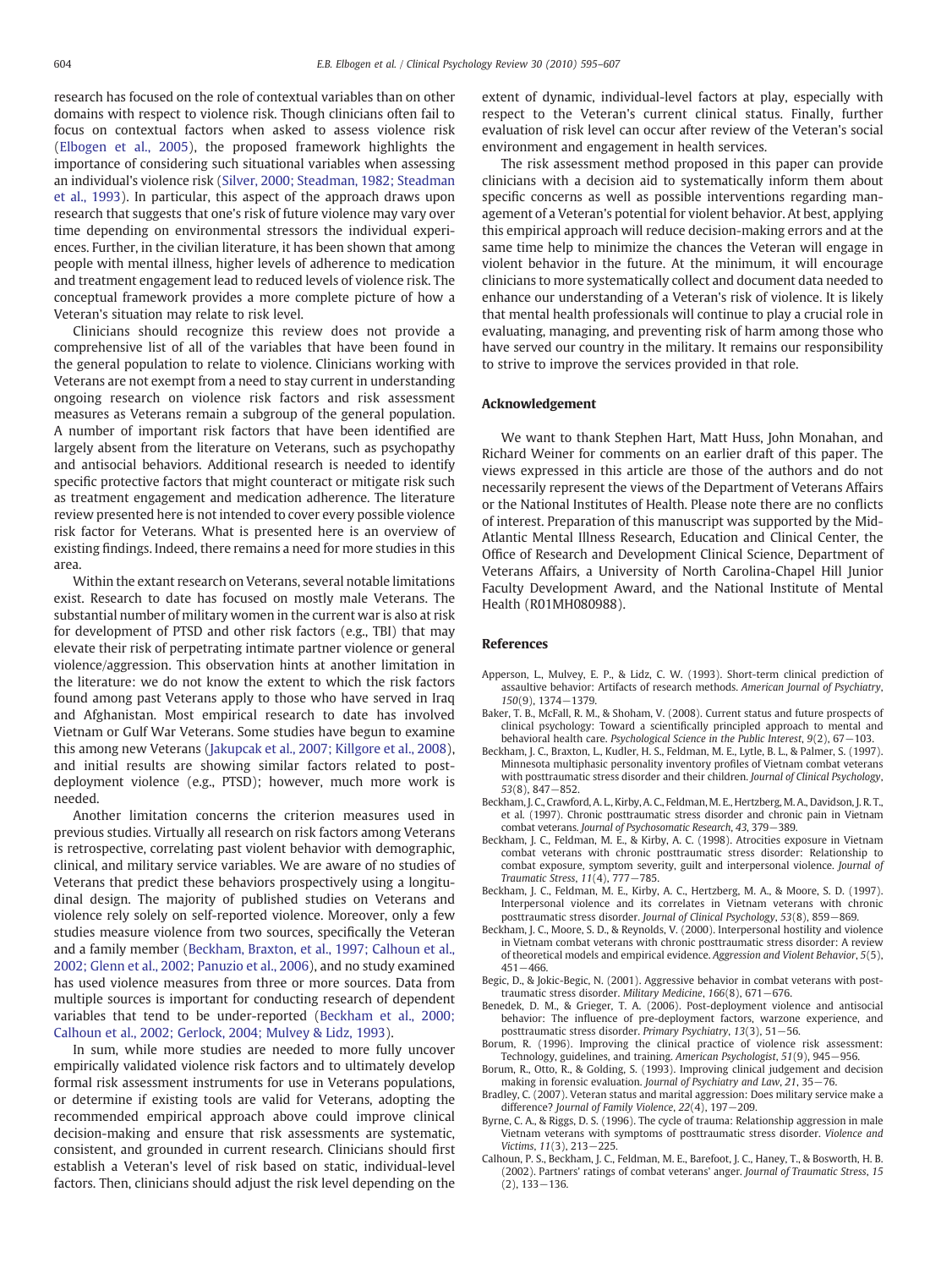- <span id="page-10-0"></span>Campbell, J. C., Garza, M. A., Gielen, A. C., O'Campo, P., Kub, J., Dienemann, J., et al. (2003). Intimate partner violence and abuse among active duty military women. Violence Against Women, 9(9), 1072−7092.
- Carlson, E. B., Lauderdale, S., Hawkins, J., & Sheikh, J. I. (2008). Posttraumatic stress and aggression among veterans in long-term care. Journal of Geriatric Psychiatry and Neurology, 21(1), 61−71.
- Carroll, E. M., Rueger, D. B., Foy, D. W., & Donahoe, C. P. (1985). Vietnam combat veterans with posttraumatic stress disorder: Analysis of marital and cohabitating adjustment. Journal of Abnormal Psychology, 94(3), 329−337.
- Chapin, M. G. (1999). A comparison of violence exposure and perpetration in recruits and high school students. Military Medicine, 164(4), 264−268.
- Chapman, L. J., & Chapman, J. P. (1967). Genesis of popular but erroneous psychodiagnostic observations. Journal of Abnormal Psychology, 72, 193−204.
- Cigrang, J. A., Peterson, A. L., & Schobitz, R. P. (2005). Three American troops in Iraq: Evaluation of a brief exposure therapy treatment for the secondary prevention of combat-related PTSD. Pragmatic Case Studies in Psychotherapy, 1(2), 1−25.
- Dawes, R. M., Faust, D., & Meehl, P. E. (1989). Clinical versus actuarial judgment. Science, 243(4899), 1668−1674.
- Dawson, N. V. (2000). Physician judgements of uncertainty. In Gretchen B. Chapman & Frank A. Sonnenberg (Eds.), Decision making in health care: Theory, psychology, and applications.
- Dileo, J. F., Brewer, W. J., Hopwood, M., Anderson, V., & Creamer, M. (2008). Olfactory identification dysfunction, aggression and impulsivity in war veterans with posttraumatic stress disorder. Psychological Medicine, 38(4), 523−531.
- Douglas, K. S., Cox, D. N., & Webster, C. D. (1999). Violence risk assessment: Science and practice. Legal and Criminological Psychology, 4(Part 2), 149−184.
- Douglas, K. S., & Ogloff, J. R. (2003). Multiple facets of risk for violence: The impact of judgmental specificity on structured decisions about violence risk. International Journal of Forensic Mental Health, 2(1), 19−34.
- Douglas, K. S., Ogloff, J. R., Nicholls, T. L., & Grant, I. (1999). Assessing risk for violence among psychiatric patients: The HCR-20 violence risk assessment scheme and the psychopathy checklist: Screening version. Journal of Consulting and Clinical Psychology, 67(6), 917−930.
- Douglas, K. S., & Skeem, J. L. (2005). Violence risk assessment: Getting specific about being dynamic. Psychology, Public Policy, and Law, 11(3), 347−383.
- Douglas, K. S., & Webster, C. D. (1999). The HCR-20 violence risk assessment scheme: Concurrent validity in a sample of incarcerated offenders. Criminal Justice and Behavior, 26(1), 3−19.
- Elbogen, E. B. (2002). The process of violence risk assessment: A review of descriptive research. Aggression and Violent Behavior, 7(6), 591−604.
- Elbogen, E. B., Beckham, J. C., Butterfield, M. I., Swartz, M., & Swanson, J. (2008). Assessing risk of violent behavior among veterans with severe mental illness. Journal of Traumatic Stress, 21(1), 113−117.
- Elbogen, E. B., Huss, M. T., Tomkins, A. J., & Scalora, M. J. (2005). Clinical decision making about psychopathy and violence risk assessment in public sector mental health settings. Psychological Services, 2(2), 133−141.
- Elbogen, E. B., & Johnson, S. C. (2009). The intricate link between violence and mental disorder: Results from the national epidemiologic survey on alcohol and related conditions. Archives of General Psychiatry, 66(2), 152−161.
- Elbogen, E. B., Mercado, C. C., Scalora, M. J., & Tomkins, A. J. (2002). Perceived relevance of factors for violence risk assessment: A survey of clinicians. International Journal of Forensic Mental Health, 1(1), 37−47.
- Estroff, S. E., Swanson, J. W., Lachiocotte, W. S., Swartz, M., & Bolduc, M. (1998). Risk considered: Targets of violence in the social networks of people with serious psychiatric disorders. Social Psychiatry & Psychiatric Epidemiology, 33(13), S95−S101.
- Estroff, S. E., & Zimmer, C. (1994). Social networks, social support, and violence among persons with severe, persistent mental illness. In John Monahan & Henry J. Steadman (Eds.), Violence and mental disorder: Developments in risk assessment.
- Fiellin, D. A., Saxon, A., & Renner, J. A., Jr. (2006). Mental health after deployment to Iraq or Afghanistan: Commentary. JAMA: Journal of the American Medical Association, 296 (5), 515.
- Fonseca, C. A., Schmaling, K. B., Stoever, C., Gutierrez, C., Blume, A. W., & Russell, M. L. (2006). Variables associated with intimate partner violence in a deploying military sample. Military Medicine, 171(7), 627−631.
- Fontana, A., & Rosenheck, R. (2005). The role of war-zone trauma and PTSD in etiology of antisocial behavior. Journal of Nervous & Mental Disease, 193(3), 203−209.
- Forgey, M. A., & Badger, L. (2006). Patterns of intimate partner violence among married women in the military: Type, level, directionality, and consequences. Journal oJ<br>Family Violence, 21(6), 369—380.
- Freeman, T. W., & Roca, V. (2001). Gun use, attitudes toward violence, and aggression among combat veterans with chronic posttraumatic stress disorder. Journal of Nervous and Mental Disease, 189(5), 317−320.
- Friedman, M. J. (2006). Posttraumatic stress disorder among military returnees from Afghanistan and Iraq. American Journal of Psychiatry, 163(4), 586−593.
- Frueh, B., Turner, S. M., Beidel, D. C., & Cahill, S. P. (2001). Assessment of social functioning in combat veterans with PTSD. Aggression and Violent Behavior, 6(1), 79−90.
- Ganzini, L., Edwards, P., Surkan, P. J., & Drummond, D. J. (1995). Characteristics of violent elderly in the emergency department. International Journal of Geriatric Psychiatry, 10(11), 945−950.
- Garb, H. N. (1998). Studying the clinician: Judgment research and psychological assessment. Washington, DC US: American Psychological Association.
- Gardner, W., Lidz, C. W., Mulvey, E. P., & Shaw, E. C. (1996). Clinical versus actuarial predictions of violence in patients with mental illnesses. Journal of Consulting and Clinical Psychology, 64(3), 602−609.
- Gardner, W., Lidz, C. W., Mulvey, E. P., & Shaw, E. C. (1996). A comparison of actuarial methods for identifying repetitively violent patients with mental illnesses. Law and Human Behavior, 20(1), 35−48.
- Gawande, A. (2009). The checklist manifesto: How to get things right. New York, New York: Henry Holt and Company, LLC.
- Gerlock, A. A. (2004). Domestic violence and post-traumatic stress disorder severity for participants of a domestic violence rehabilitation program. Military Medicine, 169 (6), 470−474.
- Gimbel, C., & Booth, A. (1994). Why does military combat experience adversely affect marital relations? Journal of Marriage & the Family, 56(3), 691−703.
- Glenn, D. M., Beckham, J. C., Feldman, M. E., Kirby, A. C., Hertzberg, M. A., & Moore, S. D. (2002). Violence and hostility among families of Vietnam veterans with combatrelated posttraumatic stress disorder. Violence and Victims, 17, 473−489.
- Gondolf, E. W., & Foster, R. A. (1991). Wife assault among VA alcohol rehabilitation patients. Hospital & Community Psychiatry, 42(1), 74−79.
- Grafman, J., Schwab, K., Warden, D., & Pridgen, A. (1996). Frontal lobe injuries, violence, and aggression: A report of the Vietnam head injury study. Neurology, 46(5), 1231−1238.
- Grieger, T. A., & Benedek, D. M. (2006). Psychiatric disorders following return from combat duty during the twenty-first century. Primary Psychiatry, 13(3), 45−50.
- Grisso, T., & Tomkins, A. J. (1996). Communicating violence risk assessments. American Psychologist, 51(9), 928−930.
- Gustafson, R. (1985). Frustration as an important determinant of alcohol-related aggression. Psychological Reports, 57(1), 3−14.
- Hammond, K. R., & Stewart, T. R. (2001). The essential Brunswick: Beginnings, explications, applications. New York, NY, US: Oxford University Press xii, 540 pp.
- Hartl, T. L., Rosen, C., Drescher, K., Lee, T. T., & Gusman, F. (2005). Predicting high-risk behaviors in veterans with posttraumatic stress disorder. Journal of Nervous and Mental Disease, 193(7), 464−472.
- Hart, S. D. (2001). Assessing and managing violence risk. In K. S. Douglas, C. D. Webster, S. D. Hart, D. Eaves, & J. R. P. Ogloff (Eds.), HCR-20 violence risk management companion guide. (pp. 13−25). Burnaby, BC, Canada: Mental Health, Law & Policy Institute, Simon Fraser University, and Department of Mental Health Law and Policy, Florida Mental Health Institute, University of South Florida.
- Heilbrun, K. (1997). Prediction versus management models relevant to risk assessment: The importance of legal decision-making context. Law and Human Behavior, 21(4), 347−359.
- Heilbrun, K. (Ed.). (2009). Evaluation for risk of violence in adults. New York: Oxford University Press.
- Hiley-Young, B., Blake, D. D., Abueg, F. R., & Rozynko, V. (1995). Warzone violence in Vietnam: An examination of premilitary, military, and postmilitary factors in PTSD in-patients. Journal of Traumatic Stress, 8(1), 125−141.
- Hoge, C. W., Auchterlonie, J. L., & Milliken, C. S. (2006). Mental health problems, use of mental health services, and attrition from military service after returning from deployment to Iraq or Afghanistan. JAMA: Journal of the American Medical Association, 295(9), 1023−1032.
- Hoge, C. W., Castro, C. A., Messer, S. C., McGurk, D., Cotting, D. I., & Koffman, R. L. (2004). Combat duty in Iraq and Afghanistan, mental health problems, and barriers to care. New England Journal of Medicine, 351(1), 13−22.
- Hotopf, M., & Wessely, S. (2006). Neuropsychological changes following military service in Iraq case proven, but what is the significance? JAMA: Journal of the American Medical Association, 296(5), 574−575.
- Hurlbert, D. F., Whittaker, K. E., & Munoz, C. J. (1991). Etiological characteristics of abusive husbands. Military Medicine, 156(12), 670−675.
- Huss, M. T., & Zeiss, R. A. (2004). Clinical assessment of violence from inpatient records: A comparison of individual and aggregate decision making across risk strategies. The International Journal of Forensic Mental Health, 3(2), 139−147.
- Hutchinson, J., & Banks-Williams, L. (2006). Clinical issues and treatment considerations for new veterans: Soldiers of the wars in Iraq and Afghanistan. Primary Psychiatry, 13(3), 66−71.
- Jakupcak, M., Conybeare, D., Phelps, L., Hunt, S., Holmes, H. A., Felker, B., et al. (2007). Anger, hostility, and aggression among Iraq and Afghanistan war veterans reporting PTSD and subthreshold PTSD. Journal of Traumatic Stress, 20(6), 945−954.
- Jordan, B., Marmar, C., Fairbank, J., Schlenger, W., Kulka, R., Hough, R., et al. (1992). Problems in families of male Vietnam veterans with posttraumatic stress disorder. Journal of Consulting and Clinical Psychology, 60(6), 916−926.
- Killgore, W. D. S., Cotting, D. I., Thomas, J. L., Cox, A. L., McGurk, D., Vo, A. H., et al. (2008). Post-combat invincibility: Violent combat experiences are associated with increased risk-taking propensity following deployment. Journal of Psychiatric Research, 42(13), 1112−1121.
- Kulka, R. A., Schlenger, W. E., Fairbank, J. A., Hough, R. L., Jordan, B. K., Marmar, C. R., et al. (1990). Report of findings from the National Veterans Readjustment Study New York: Brunner/Mazel.
- Lasko, N., Gurvits, T., Kuhne, A., & Orr, S. (1994). Aggression and its correlates in Vietnam veterans with and without chronic posttraumatic stress disorder. Comprehensive Psychiatry, 35(5), 373−381.
- Laufer, P. (2006). Mission rejected: U.S. soldiers who say no to Iraq. White River Junction. VT US: Chelsea Green Publishing.
- Lehmann, L. S., McCormick, R. A., & Kizer, K. W. (1999). A survey of assaultive behavior in Veterans Health Administration facilities. Psychiatric Services, 50(3), 384−389.
- Lidz, C., Mulvey, E., Apperson, L., & Evanczuk, K. (1992). Sources of disagreement among clinicians' assessments of dangerousness in a psychiatric emergency room. International Journal of Law and Psychiatry, 15(3), 237−250.
- Marshall, A. D., Panuzio, J., & Taft, C. T. (2005). Intimate partner violence among military veterans and active duty servicemen. Clinical Psychology Review, 25(7), 862−876.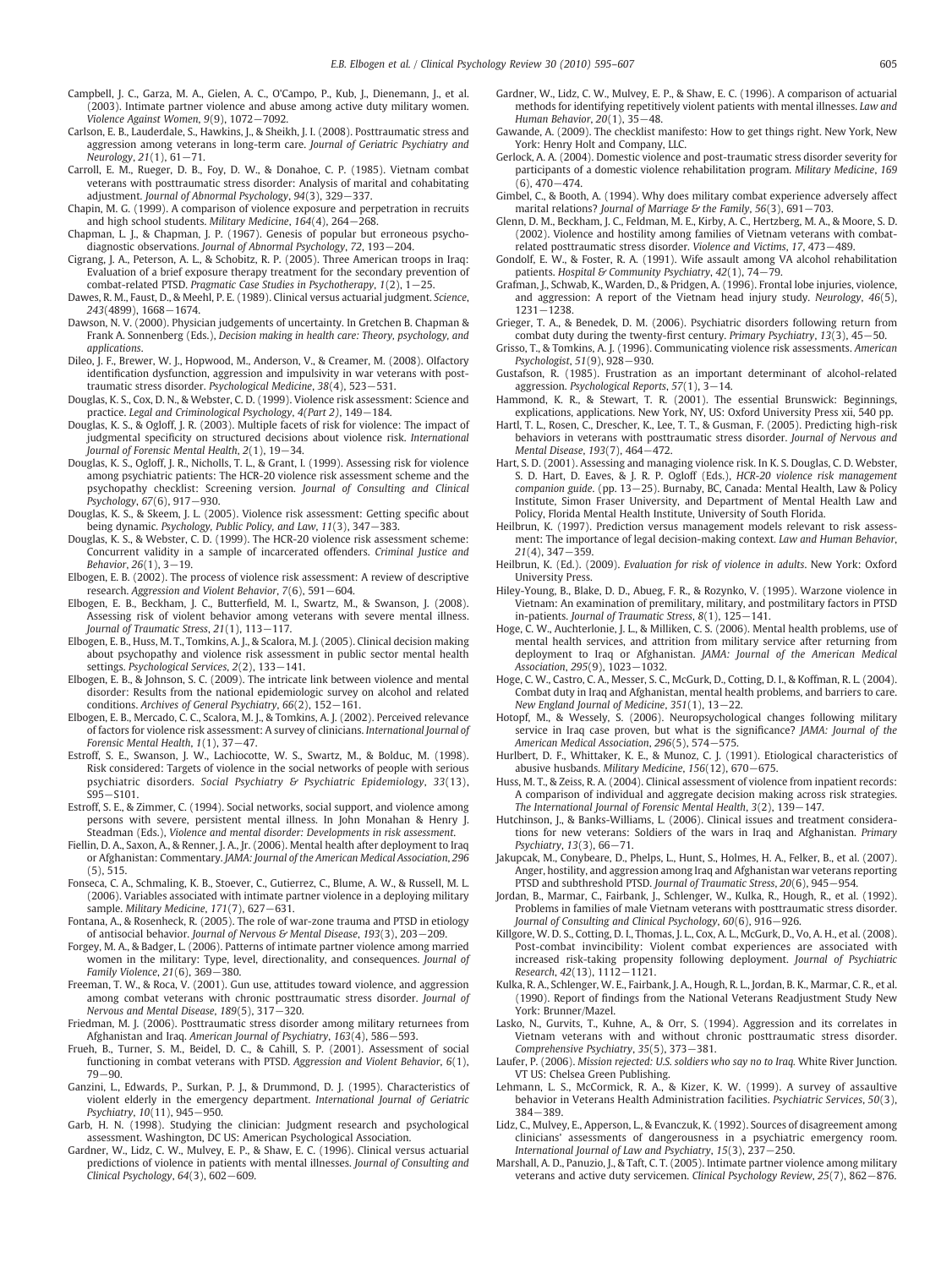- <span id="page-11-0"></span>Martin, S. L., Gibbs, D. A., Johnson, R. E., Rentz, E. D., Clinton-Sherrod, M., & Hardison, J. (2007). Spouse abuse and child abuse by army soldiers. Journal of Family Violence, 22(7), 587−595.
- McCarroll, J. E., Newby, J. H., Thayer, L. E., Norwood, A. E., Fullerton, C. S., & Ursano, R. J. (1999). Reports of spouse abuse in the U. S. Army Central Registry (1989–1997). Military Medicine, 164(2), 77−84.
- McCarroll, J. E., Ursano, R. J., Liu, X., Thayer, L. E., Newby, J. H., Norwood, A. E., et al. (2000). Deployment and the probability of spousal aggression by U.S. Army soldiers. Military Medicine, 165(1), 41−44.
- McCarroll, J. E., Ursano, R. J., Newby, J. H., Liu, X., Fullerton, C. S., Norwood, A. E., et al. (2003). Domestic violence and deployment in US Army soldiers. Journal of Nervous and Mental Disease, 191(1), 3−9.
- McFall, M., Fontana, A., Raskind, M., & Rosenheck, R. (1999). Analysis of violent behavior in Vietnam combat veteran psychiatric inpatients with posttraumatic stress disorder. Journal of Traumatic Stress, 12(3), 501−517.
- McNiel, D. E. (1998). Empirically based clinical evaluation and management of the potentially violent patient. In P. M. Kleespies (Ed.), Emergencies in mental health practice: Evaluation and management (pp. 95−116). New York, NY: Guilford Press.
- Merrill, L. L., Crouch, J. L., Thomsen, C. J., & Guimond, J. M. (2004). Risk for intimate partner violence and child physical abuse: Psychosocial characteristics of multirisk male and female Navy recruits. Child Maltreatment, 9(1), 18−29.
- Merrill, L. L., Hervig, L. K., & Milner, J. S. (1996). Childhood parenting experiences, intimate partner conflict resolution, and adult risk for child physical abuse. Child Abuse & Neglect, 20(11), 1049−1065.
- Mollerstrom, W. W., Patchner, M. A., & Milner, J. S. (1992). Family violence in the Air Force: A look at offenders and the role of the family advocacy program. Military Medicine, 157(7), 371−374.
- Monahan, J. (1981). The clinical prediction of violent behavior. Rockville, MD: National Institute of Mental Health.
- Monahan, J., & Steadman, H. J. (1994). Violence and mental disorder: Developments in risk assessment. Chicago, IL, US: University of Chicago Press x, 324 pp.
- Monahan, J., Steadman, H. J., Robbins, P. C., Appelbaum, P., Banks, S., Grisso, T., et al. (2005). An actuarial model of violence risk assessment for persons with mental disorders. Psychiatric Services, 56(7), 810−815.
- Moss, H. B. (1989). Psychopathy, aggression, and family history in male veteran substance abuse patients: A factor analytic study. Addictive Behaviors, 14(5), 565−570.
- Mossman, D. (1994). Assessing predictions of violence: Being accurate about accuracy. Journal of Consulting and Clinical Psychology, 62(4), 783−792.
- Mulvey, E. P., & Lidz, C. W. (1993). Measuring patient violence in dangerousness research. Law and Human Behavior, 17(3), 277−288.
- Mulvey, E. P., & Lidz, C. W. (1995). Conditional prediction: A model for research on dangerousness to others in a new era. International Journal of Law and Psychiatry, 18 (2), 129−143.
- Neidig, P. H., Friedman, D. H., & Collins, B. S. (1986). Attitudinal characteristics of males who have engaged in spouse abuse. Journal of Family Violence, 1(3), 223−233.
- Newton, J. R. (1965). Judgment and feedback in a quasi-clinical situation. Journal of Personality and Social Psychology, 1(4), 336−342.
- Odeh, M. S., Zeiss, R. A., & Huss, M. T. (2006). Cues they use: Clinicians' endorsement of risk cues in predictions of dangerousness. Behavioral Sciences & the Law,  $24(2)$ , 147−156.
- O'Donnell, C., Cook, J. M., Thompson, R., Riley, K., & Neria, Y. (2006). Verbal and physical aggression in World War II former prisoners of war: Role of posttraumatic stress disorder and depression. Journal of Traumatic Stress, 19(6), 859−866.
- Orcutt, H. K., King, L. A., & King, D. W. (2003). Male-perpetrated violence among Vietnam veteran couples: Relationships with veteran's early life characteristics, trauma history, and PTSD symptomatology. Journal of Traumatic Stress, 16(4), 381−390.
- Otto, R., & Douglas, K. (Eds.). (2009). Handbook of violence risk assessment tools. Milton Park, UK: Routledge.
- Pan, H. S., Neidig, P. H., & O'Leary, K. D. (1994). Predicting mild and severe husband-towife physical aggression. Journal of Consulting & Clinical Psychology, 62(5), 975−981.
- Panuzio, J., O'Farrell, T., Marshall, A. D., Murphy, C. M., Murphy, M., & Taft, C. T. (2006). Intimate partner aggression reporting concordance and correlates of agreement among men with alcohol use disorders and their female partners. Assessment, 13 (3), 266−279.
- Pardeck, J. T., & Nolden, W. L. (1983). Aggression levels in college students after exposure or non-exposure to an aggressive life experience. Adolescence, 18(72), 845−850.
- Pasternack, S. A. (1971). Evaluation of dangerous behavior of active duty servicemen. Military Medicine, 136(2), 110−113.
- Petrik, N. D., Rosenberg, A. M., & Watson, C. G. (1983). Combat experience and youth: Influences on reported violence against women. Professional Psychology: Research & Practice, 14(6), 895−899.
- Petrinovich, L. (1979). Probabilistic functionalism: A conception of research method. American Psychologist, 34(5), 373−390.
- Prigerson, H. G., Maciejewski, P. K., & Rosenheck, R. A. (2002). Population attributable fractions of psychiatric disorders and behavioral outcomes associated with combat exposure among US men. American Journal of Public Health, 92(1), 59−63.
- Quinsey, V. L. (1995). The prediction and explanation of criminal violence. International Journal of Law and Psychiatry, 18, 117−127. Quinsey, V. L., Harris, G. T., Rice, M. E., & Cormier, C. A. (2006). Violent offenders:
- Appraising and managing risk, 2nd ed . Washington, DC, US: American Psychological Association xiii, 462 pp.
- Roca, V., & Freeman, T. W. (2002). Psychosensory symptoms in combat veterans with posttraumatic stress disorder. Journal of Neuropsychiatry & Clinical Neurosciences, 14(2), 185−189.
- Rosen, L. N., Kaminski, R. J., Parmley, A. M., Knudson, K. H., & Fancher, P. (2003). The effects of peer group climate on intimate partner violence among married male U.S. Army soldiers. Violence Against Women, 9(9), 1045−1071.
- Ross, L. (1977). The intuitive psychologist and his shortcomings: Distortions in the attribution process. In L. Berkowitz (Ed.), Advances in experimental social psychology, 10. (pp. 173−220).
- Rothschild, B., Dimson, C., Storaasli, R., & Clapp, L. (1997). Personality profiles of veterans entering treatment for domestic violence. Journal of Family Violence, 12(3), 259−274.
- Rumm, P. D., Cummings, P., Krauss, M. R., Bell, M. A., & Rivara, F. P. (2000). Identified spouse abuse as a risk factor for child abuse. Child Abuse & Neglect, 24(11), 1375−1381.
- Sautter, F. J., Brailey, K., Uddo, M. M., Hamilton, M. F., Beard, M. G., & Borges, A. H. (1999). PTSD and comorbid psychotic disorder: Comparison with veterans diagnosed with PTSD or psychotic disorder. Journal of Traumatic Stress, 12(1), 73−88.
- Savarese, V. W., Suvak, M. K., King, L. A., & King, D. W. (2001). Relationships among alcohol use, hyperarousal, and marital abuse and violence in Vietnam veterans. Journal of Traumatic Stress, 14(4), 717−732.
- Sherman, M. D., Sautter, F., Jackson, M. H., Lyons, J. A., & Han, X. (2006). Domestic violence in veterans with posttraumatic stress disorder who seek couples therapy. Journal of Marital & Family Therapy, 32(4), 479−490.
- Silver, E. (2000). Extending social disorganization theory: A multilevel approach to the study of violence among persons with mental illness. Criminology, 38(4), 1043−1074.
- Silver, E., Mulvey, E. P., & Swanson, J. W. (2002). Neighborhood structural characteristics and mental disorder: Faris and Dunham revisited. Social Science & Medicine, 55(8), 1457−1470.
- Silver, S. M., & Iacono, C. (1984). Factor-analytic support for DSM-III's post-traumatic stress disorder for Vietnam veterans. Journal of Clinical Psychology, 40(1), 5−14.
- Smith, L., Gilhooly, K., & Walker, A. (2003). Factors influencing prescribing decisions in the treatment of depression: A social judgement theory approach. Applied Cognitive Psychology, 17(1), 51−63.
- Snowden, R. J., Gray, N. S., Taylor, J., & Fitzgerald, S. (2009). Assessing risk of future violence among forensic psychiatric inpatients with the classification of violence risk (COVR). Psychiatric Services, 60(11), 1522−1526.
- Steadman, H. J. (1982). A situational approach to violence. International Journal of Law & Psychiatry, 5(2), 171−186.
- Steadman, H. J., Monahan, J., Robbins, P. C., Appelbaum, P., Grisso, T., Klassen, D., et al. (1993). From dangerousness to risk assessment: Implications for appropriate research strategies. In Sheilagh Hodgins (Ed.), Mental disorder and crime (pp. 39−62). Thousand Oaks, CA, US: Sage Publications, Inc xvii, 379 pp.
- Steadman, H. J., Silver, E., Monahan, J., Appelbaum, P. S., Clark Robbins, P., Mulvey, E. P., et al. (2000). A classification tree approach to the development of actuarial violence risk assessment tools. Law and Human Behavior, 24(1), 83−100.
- Swanson, J., Estroff, S., Swartz, M., & Borum, R. (1997). Violence and severe mental disorder in clinical and community populations: The effects of psychotic symptoms, comorbidity, and lack of treatment. Psychiatry: Interpersonal and Biological Processes,  $60(1)$ , 1–22
- Taber, K. H., Warden, D. L., Hurley, R. A., & Hayman, L. (2006). Blast-related traumatic brain injury: What is known? Journal of Neuropsychiatry & Clinical Neurosciences, 18 (2), 141−142.
- Taft, C. T., Kaloupek, D. G., Schumm, J. A., Marshall, A. D., Panuzio, J., King, D. W., et al. (2007). Posttraumatic stress disorder symptoms, physiological reactivity, alcohol problems, and aggression among military veterans. Journal of Abnormal Psychology, 116(3), 498−507.
- Taft, C. T., Pless, A. P., Stalans, L. J., Koenen, K. C., King, L. A., & King, D. W. (2005). Risk factors for partner violence among a national sample of combat veterans. Journal of Consulting and Clinical Psychology, 73(1), 151−159.
- Taft, C. T., Street, A. E., Marshall, A. D., Dowdall, D. J., & Riggs, D. S. (2007). Posttraumatic stress disorder, anger, and partner abuse among Vietnam combat veterans. Journal of Family Psychology, 21(2), 270−277.
- Taft, C. T., Vogt, D. S., Marshall, A. D., Panuzio, J., & Niles, B. L. (2007). Aggression among combat veterans: Relationships with combat exposure and symptoms of posttraumatic stress disorder, dysphoria, and anxiety. Journal of Traumatic Stress, 20(2), 135−145.
- Teten, A. L., Miller, L. A., Bailey, S. D., Dunn, N. J., & Kent, T. A. (2008). Empathic deficits and alexithymia in trauma-related impulsive aggression. Behavioral Sciences & the Law, 26(6), 823−832.
- Teten, A. L., Schumacher, Julie A., Bailey, Sara D., & Kent, Thomas A. (2009). Male-tofemale sexual aggression among Iraq, Afghanistan, and Vietnam veterans: Cooccurring substance abuse and intimate partner aggression. Journal of Traumatic Stress, 22(4), 307−311.
- Teten, A. L., Sherman, M. D., & Han, X. (2009). Violence between therapy-seeking veterans and their partners: Prevalence and characteristics of nonviolent, mutually violent, and one-sided violent couples. Journal of Interpersonal Violence, 24(1), 111−127.
- Tversky, A., & Kahneman, D. (1981). The framing of decisions and the psychology of choice. Science, 211, 453−458.
- Wasileski, M., Callaghan-Chaffee, M. E., & Chaffee, R. B. (1982). Spousal violence in military homes: An initial survey. Military Medicine, 147(9), 761−765.
- Werner, P. D., Rose, T. L., & Yesavage, J. A. (1983). Reliability, accuracy, and decisionmaking strategy in clinical predictions of imminent dangerousness. Journal of Consulting and Clinical Psychology, 51(6), 815−825.
- Werner, P. D., Rose, T. L., Yesavage, J. A., & Seeman, K. (1984). Psychiatrists' judgments of dangerousness in patients on an acute care unit. American Journal of Psychiatry, 141 (2), 263−266.